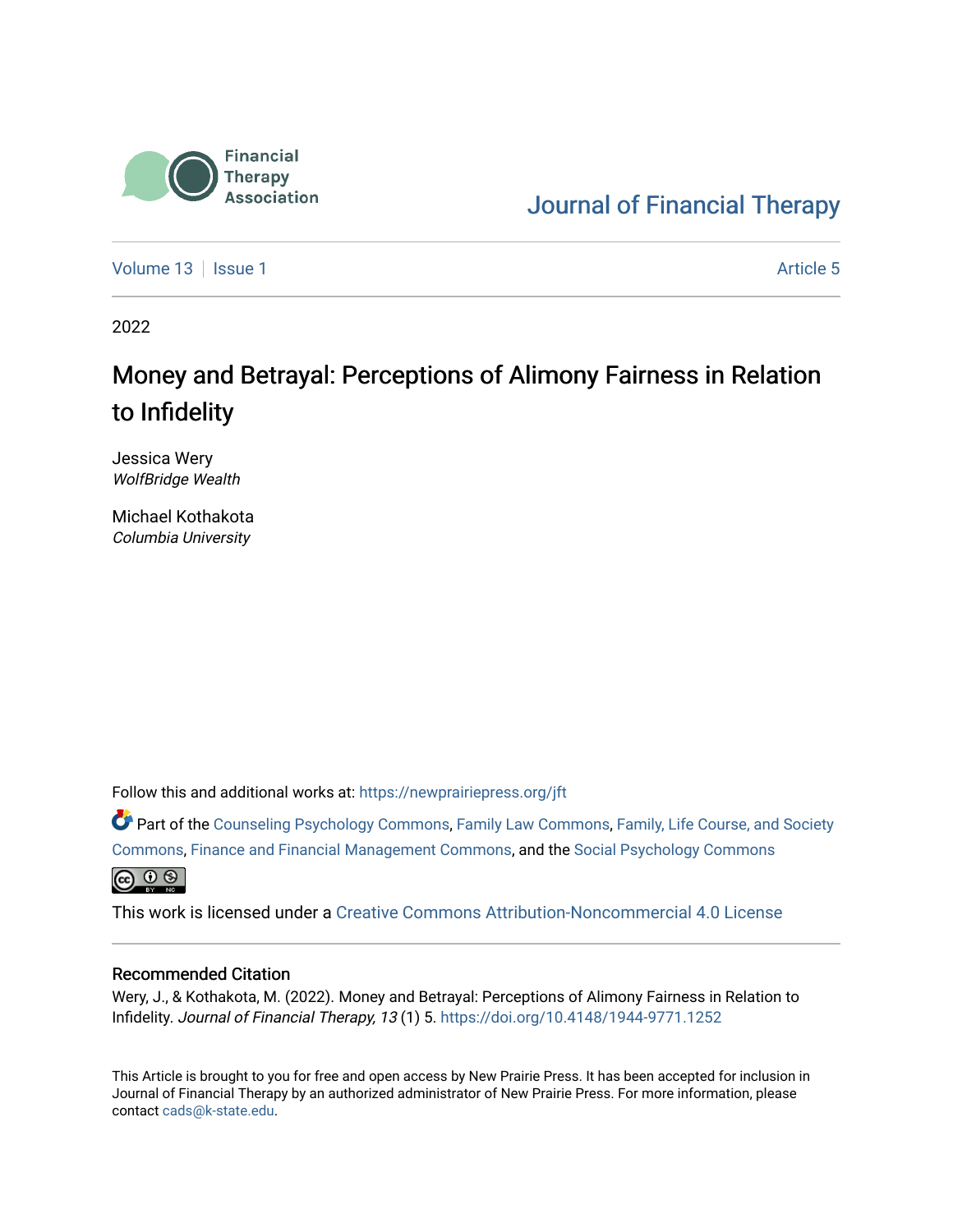Jessica Wery, Ph.D. *WolfBridge Wealth*

Michael Kothakota, Ph.D. *Columbia University*

*Alimony is a contentious topic often argued over during a divorce. Individuals getting divorced seek fairness in an alimony settlement, but due to how laws are written this can seem arbitrary. Public policy suggests laws should reflect the suggestions of the people it affects. Thus, public perception of alimony fairness is an important component in the discussion of what is fair for spouses. In addition, infidelity in marriage might change how the public views what is fair. This study collected data from 1,285 individual United States participants. Participants were randomly assigned a vignette condition related to a hypothetical alimony scenario where one of the spouses had committed infidelity. Using logistic regression and multivariate Heckman selection models, we find when the higher wage earner has an affair, they are punished with a higher alimony amount for a longer period. Further, t-tests indicate that men are punished more than women. Finally, comparisons are made to three alimony formulas used across the United States. Financial therapists may be able to use this information to help divorcing couples separate the emotional aspect of an affair and the needs or ability to pay related to alimony. The results of this can be two-fold: keep the marital estate intact and help the couple heal emotionally.*

#### *Keywords: alimony; divorce; fairness; infidelity; selection bias*

Divorce remains a difficult, but common, experience across contemporary American families (Cherlin 2009). While there has been a decline in divorce among younger evermarried people, the rise in divorce among individuals older than 50 has been much more significant. By 2010, about one-half of ever-married persons will have experienced a divorce or separation by their late 50s (Kennedy & Ruggles 2014). Those undergoing such a marital breakdown frequently report that it is a highly stressful event (Simon 2002). In about 12% percent of those divorces, alimony is awarded (Workman, 2011).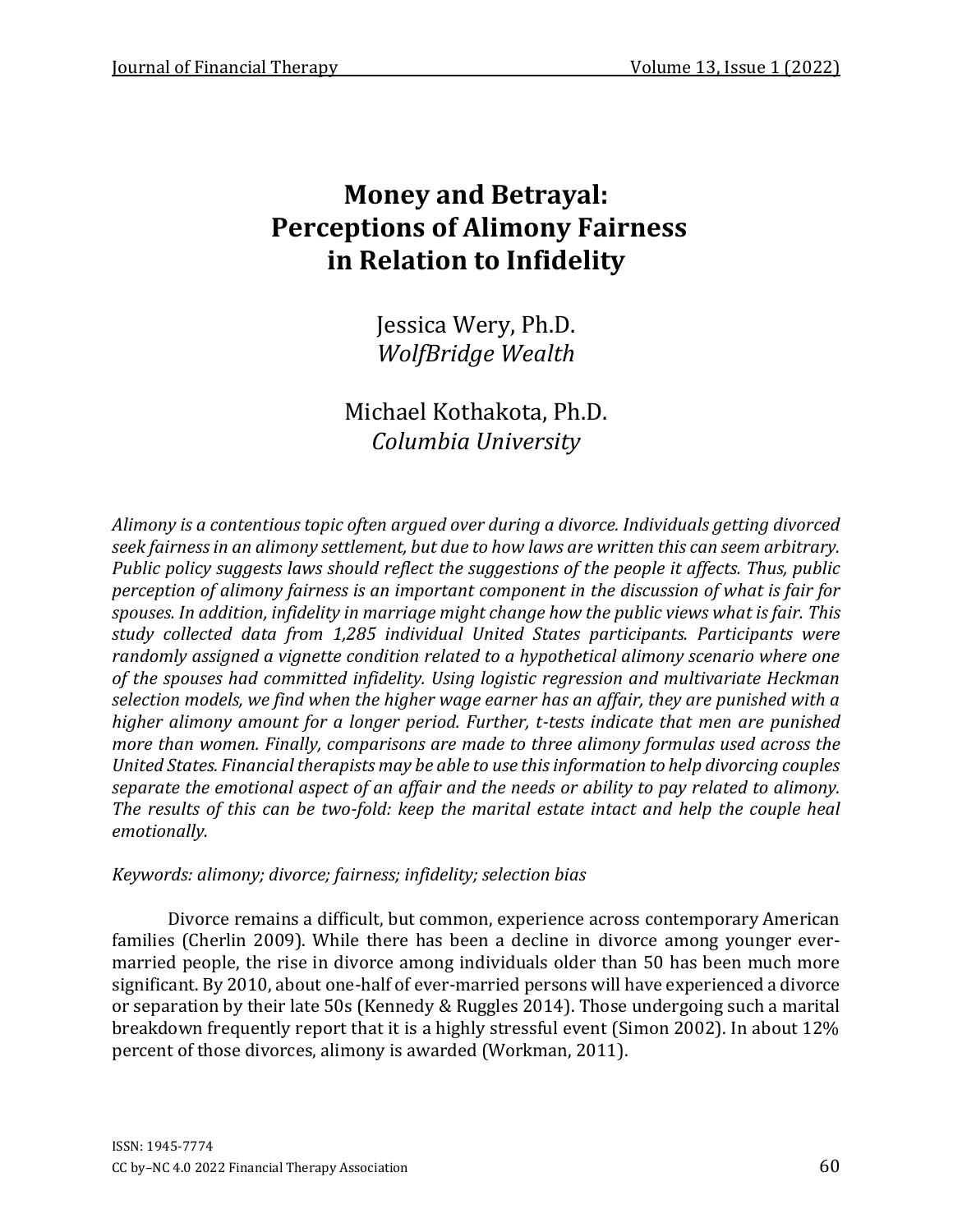While alimony has been a topic of increasing public discourse, it has received relatively little attention in the social science literature (Shehan et. al., 2002) leaving family and financial therapists with little empirical evidence from which to support their practice. Little is known about the emotional and economic dynamics between separating spouses. Amato (2000) performed a meta-analysis examining the short- and long-term effects of divorce on adults and children, however, alimony was not considered a covariate in the studies examined. An examination of the effect of divorce on wealth management further explored the short- and long-term effects on personal finances (Kothakota, 2019).

## **Alimony in divorce**

Alimony is a consequence of divorce and is a reallocation of income from one spouse for the support of another. Both the amount and the length of time alimony lasts are largely determined arbitrarily (Kothakota & Heckman, 2018). Spouses in the midst of a contentious divorce often disagree about both the amount and term of alimony (Ambler, et. al., 2019). Attorneys experienced in family law matters often make assessments as to what a fair amount of alimony might be. Such speculation is often wrong as it relates to actual alimony outcomes in divorce scenarios (Wery, et. al., 2017) and can be in opposition to public policy.

## **Public perceptions of alimony**

Public policy as it relates to alimony is to follow laws seen to be fair to both spouses. In a democracy, public opinion is often how laws are shaped. How the public actually perceives the fairness of alimony is integral to a family legal framework (Starnes, 2012). However, fairness is subjective and public policy often does not align with what may be seen as fair by the public. Spouses going through a divorce may have a different view than happily married couples. Younger generations who have yet to experience pay discrepancies may view alimony differently than older generations taking advantage of economies of scale (Stevenson & Wolfers, 2007).

In addition, the public may have opinions with regard to the circumstances of divorce. An individual may have a different opinion about what is considered fair. This study examined the case of infidelity as it relates to fairness in alimony. Specifically, in heterosexual marriages, what does the public believe is a fair alimony outcome for a higher wage-earning spouse who cheats versus a lower wage-earning spouse who cheats, and are there any gender differences?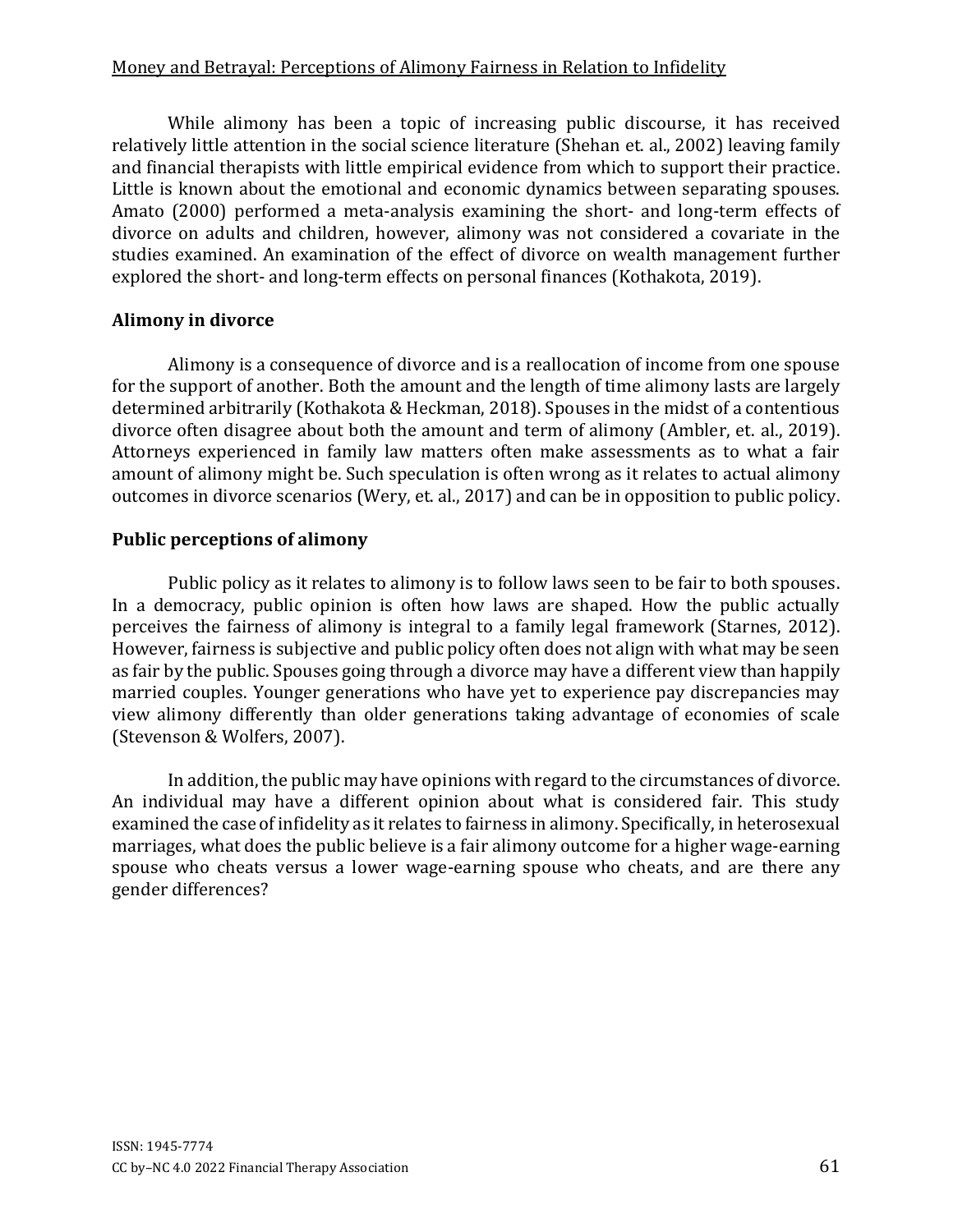## **Emotions, infidelity, and alimony**

Divorcing spouses experience elevated levels of stress before and during the process of dissolving a marriage (Amato, 2000). Feelings about an inequitable or unfair division of assets can only increase that level of stress and emotional anguish. The additional stress and feelings of betrayal associated with infidelity can compound. This examination of the effects of money, power, and infidelity as it relates to alimony and divorce can provide information to practitioners working with divorcing individuals. Results indicate enough variation among demographics that will help financial therapists and financial planners assist clients in money decisions surrounding divorce. Financial therapists and financial planners working with divorcing couples may find it useful to have a good understanding in helping their clients understand the connection between the pain and hurt associated with infidelity and a desire for financial recompense.

## **Statement of purpose**

The purpose of this paper is to provide financial therapists and financial planners with information around public perceptions related to alimony, and comparisons with what may actually happen in a divorce scenario so financial experts may help their clients move forward in a cost-effective way.

## **LITERATURE REVIEW**

## **History of alimony**

Dissolution of marriage has existed for millennia. The Code of Hammurabi outlines specifically how former spouses are to divide or share resources after the marriage has ended. Passages describe why resources might be shifted from one spouse to another, mostly as it relates to the responsibility to children.

"If a man wish to separate from a woman who has borne him children, or from his wife who has borne him children: then he shall give that wife her dowry, and a part of the usufruct of field, garden, and property so that she can rear her children. When she has brought up her children, a portion of all that is given to the children, equal as that of one son, shall be given to her. She may then marry the man of her heart" (Harper, 1904).

In the United States, much of the reasoning behind alimony is taken from English law. In the first half of the 19th century, women were unable to have legal ownership of property and were mandated to give any inheritance to their husbands (McCoy, 2005). At the time, the reasoning was women were subsumed into a single unit with their husbands. However, in exchange for not having control over financial matters, wives were entitled to be provided for their entire lives.

This could be seen as an early form of alimony. Compounding matters was that the Church of England could not grant an absolute divorce, and marriages had to be legislatively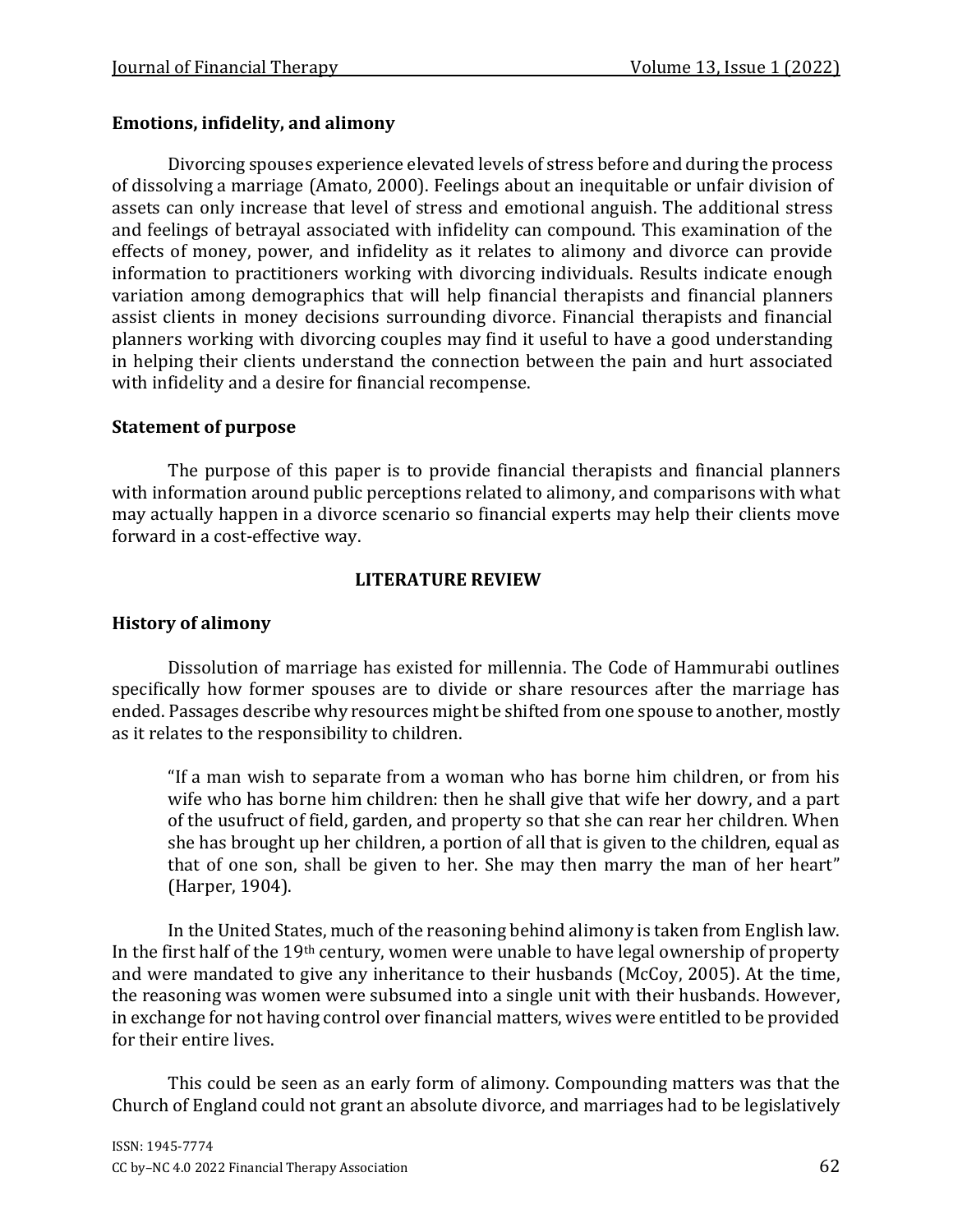dissolved by Parliament. Parties would not officially be divorced unless the particular couple was extremely wealthy (Oldham, 2008). Divorce 'from bed and board' was the solution. Husband and wife did not live together, and the husband was required to 'maintain' his wife's expenses. Divorce from bed and board is still used in some states in the United States where there is alleged abuse.

## **Gender and alimony**

Historically, the construct of alimony is rooted in gender and gendered marital roles. Alimony was the mechanism used to support a woman after the dissolution of her marriage. Early alimony theories describe how gender roles impact the financial health of both spouses. Wives' prioritization of household and family labor generates costs in the form of lost earnings, as well as a loss of market earning power through depreciation of market skills previously acquired (Landes, 1978; Beninger & Wielage Smith, 1982). The wage gap between men and women incentivized couples to make such gendered marital investments. Further, career assets are not generally considered marital property in court. As such, the husband retains his career assets accumulated during marriage, while the wife, who has invested in her family and her husband's career, is deprived of a return on her marital investment (Singer, 1989). The Theory of Alimony describes compensation for the disproportionate gender burden in divorce, in which the wife may experience more difficulty finding a new spouse, and she suffers a disproportionate financial loss because of her domestic role impeding her career advancement. This division of labor was seen as rational, as the spouses view their marriage as a shared enterprise, and conclude it is advantageous for the lower-earning spouse to assume the marital domestic needs, and maximize the income of the higher-earning spouse. However, if the parties divorce the spouse who has specialized in domestic affairs suffers a disproportionate loss (Ellman, 1989).

Contemporaneously, in 1979, a Supreme Court decision required gender neutrality in marital property division and alimony settlements as a matter of equal protection (Melli, 1996; Orr v. Orr, 440 U.S. 268). Nearly 40 years later, alimony is still predominately awarded to women. In 2013, approximately 344,000 women and 22,000 men were receiving alimony in the U.S. (Crowley, 2016).

## **Alimony and infidelity**

Historically, the tie of alimony to infidelity has less to do with financial considerations such as need and ability to pay as it does with punishment (Starnes, 2011). In the case of a woman who commits infidelity and who is the lower wage-earning spouse, this has historically been a bar to alimony as women were considered chattel (McMullen, 2011). Thus, a woman committing infidelity meant that she no longer needed her husband to support her. In some cases, it may also be considered as if the woman was 'stolen' from her current spouse. This has since become gender neutral, and anybody committing infidelity might be barred from alimony in certain states.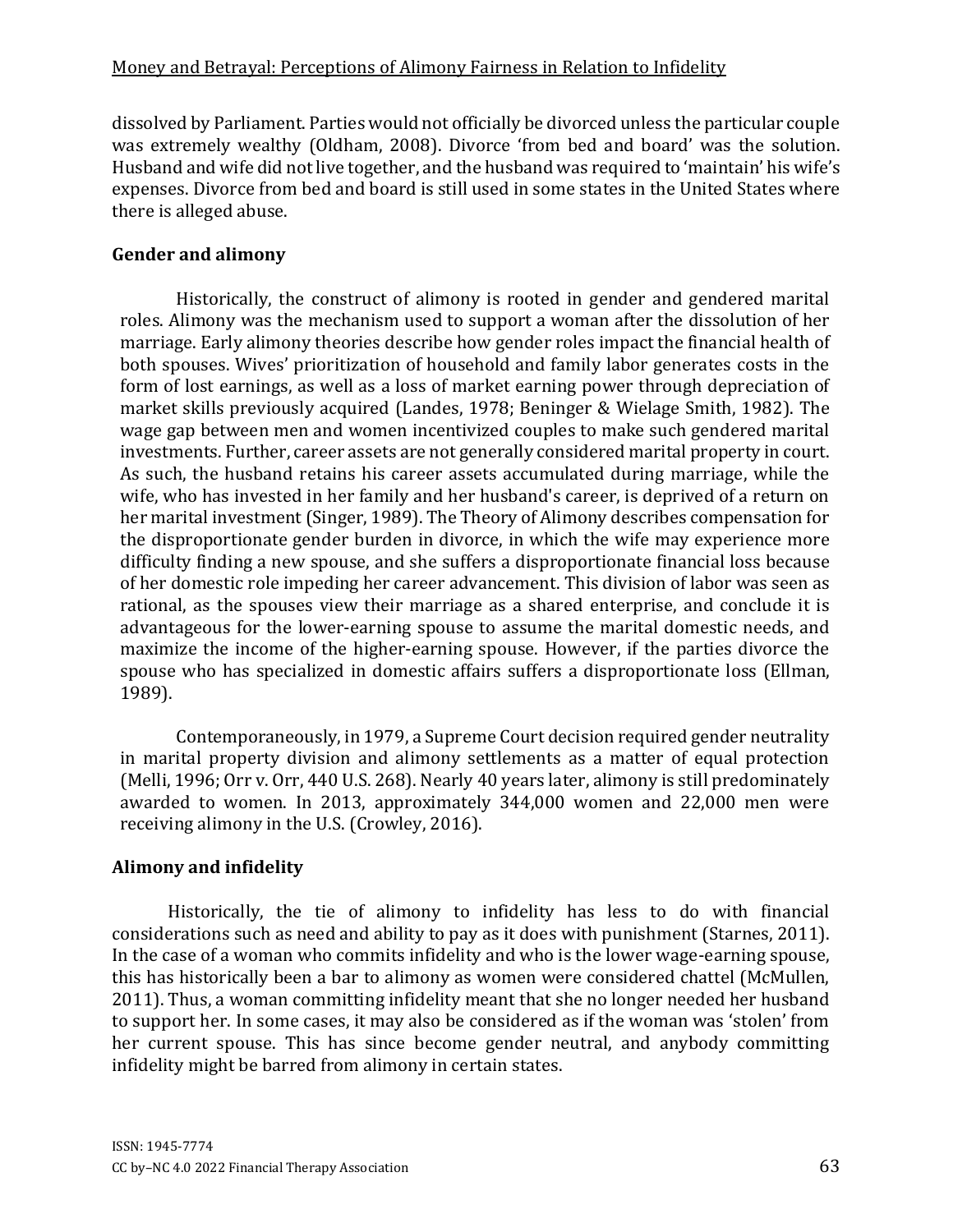For the higher wage-earnings spouse, many states have statutes where the higher wage-earning spouse must pay alimony even if the difference in incomes is minor (Morgan & Kothakota, 2012). This is seen more as a punishment and as recompense for diverging from monogamous marriage. Many family law professionals suggest the resultant alimony is either greater in amount, longer in term, or both (Starnes, 2011).

# **Awarding of alimony**

In the United States, some states have an alimony formula, but by and large, the determination of alimony is either negotiated between parties or ordered by a court. There have been attempts to create a national alimony formula (Kisthardt, 2008) and a few states have alimony formulas they are either required to use or may choose to use as a guideline (Wery, et. al., 2017). Various states allow the courts to consider certain general factors and idiosyncratic factors specific to the couple getting divorced. Many divorcing individuals will listen to a 'Greek chorus' of friends or people who think they know what an alimony outcome should look like (Morgan & Kothakota, 2012). This can cause bottlenecks in the divorce process as a person may perceive they are being treated unfairly. By examining what the public thinks about how alimony should be awarded and the ways in which it is actually awarded, financial professionals can help their clients cut through unhelpful perceptions and potentially reduce costs. To that end, we propose the following research questions:

**RQ1:** Is the infidelity of a higher-wage earning spouse more likely to cause the public to think alimony should be awarded?

**RQ2:** Is the infidelity of the lower-wage earnings spouse more likely to cause the public to think alimony should not be awarded?

**RQ3:** Does the amount of alimony the public thinks should be awarded increase or decrease with regard to whether a spouse has committed infidelity?

**RQ4:** How does the amount of alimony the public thinks should be awarded compare to existing alimony formulas?

## **Theory**

While this study is exploratory in nature, there is some philosophical reasoning for how infidelity and alimony awards may intersect. The Retributive Justice Theory of Punishment relies on a historical perspective similar to the Code of Hammurabi or the Bible's 'eye for an eye' mentality (Nozick, 1981). In the case of divorce, that would be if one spouse feels put upon by the other, they would expect some retribution. Specifically, the spouse having infidelity perpetrated upon them would expect some sort of recompense or remuneration (i.e., alimony). Using this theory, the following hypotheses are developed:

**H1:** In situations where men commit infidelity and they are the higher-wage-earning spouse, respondents will be more likely to award alimony.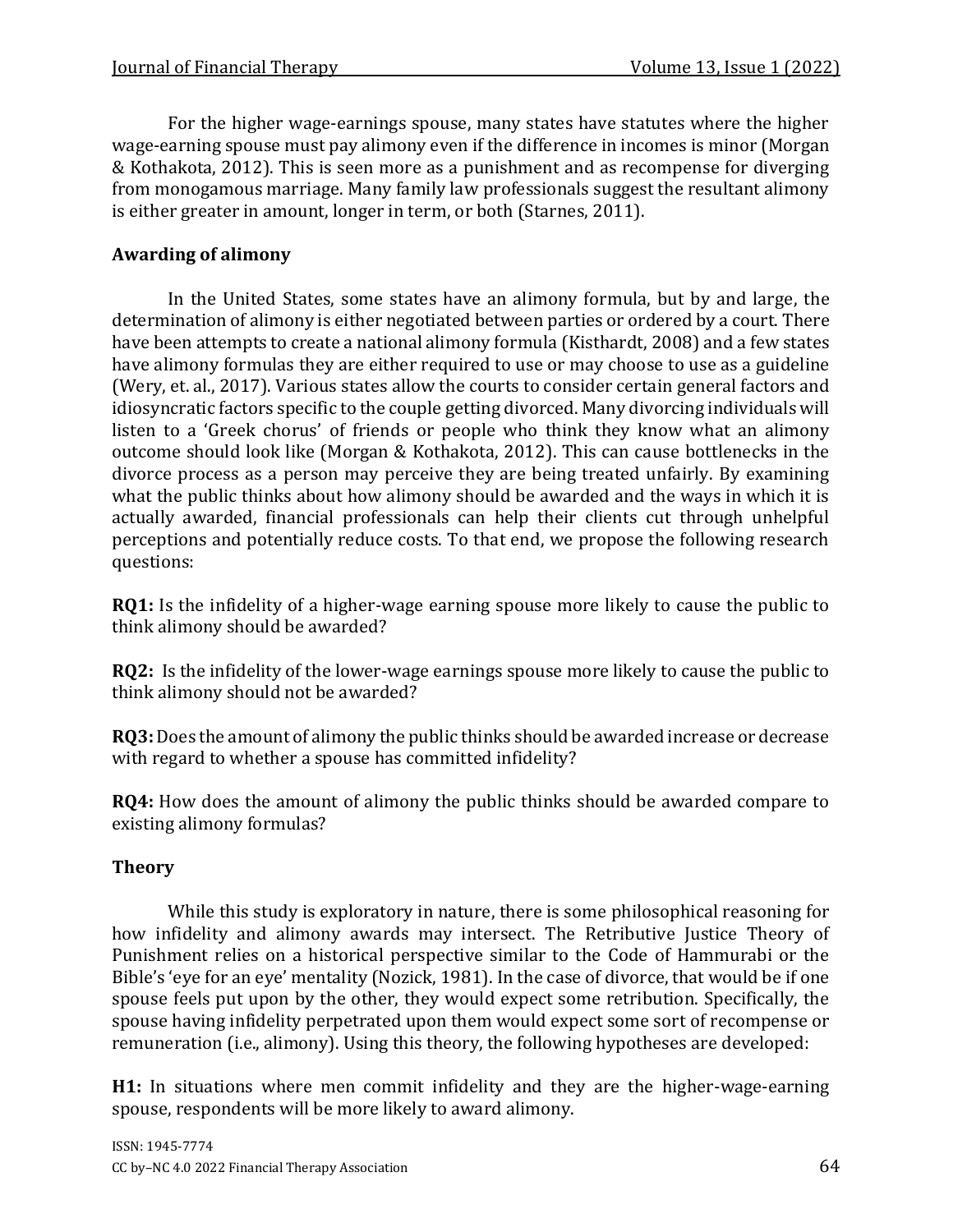**H2:** In situations where women commit infidelity and they are the higher-wage-earning spouse, respondents will be more likely to award alimony.

**H3:** In situations where men commit infidelity and they are the higher-wage-earning spouse, respondents will award more alimony, for a longer period than if they did not commit infidelity.

**H4:** In situations where women commit infidelity and they are the higher-wage-earning spouse, respondents will award more alimony, for a longer period than if they did not commit infidelity.

#### **METHOD**

#### **Sample**

To investigate the factors associated with perceived fairness in alimony awards where infidelity is present, we surveyed participants (n=1285) via SurveyMonkey™—a web-based survey application that is commercially-available in the United States. IRB permission was obtained via Kansas State University prior to administering the survey. Participants were recruited via a SurveyMonkey™ panel from an existing pool of United States citizens who have signed up to participate in survey research. Participants were compensated for participation through a donation to charity and a chance to win a sweepstakes prize, which is believed to encourage honest and thoughtful responses. The donation and sweepstakes specifics were not disclosed to the authors. Per SurveyMonkey™, the pool is representative of the adult U.S. population with internet access; however, it may not be representative of the total U.S. population (SurveyMonkey, 2017). The parameters provided to the vendor included only completed cases; therefore, there was no missing data. The survey was cross-sectional in nature and participants were only surveyed at a single point in time.

#### **Measures**

We used an indirect, or implicit, measurement approach to reduce the effect of bias associated with social desirability (Fisher, 1936). Rather than directly asking participants about their attitudes about alimony awards, indirect measures infer attitudes from participants' behaviors (Banse & Imhoff, 2013). Participants were asked to engage in a performance-based task: to make a recommendation of a fair alimony award to a friend after reading a short vignette about that friend's marriage. Each vignette was presented individually without reviewing responses to previous vignettes. There were two vignettes. Descriptive and demographic items followed.

#### *Vignette Manipulation*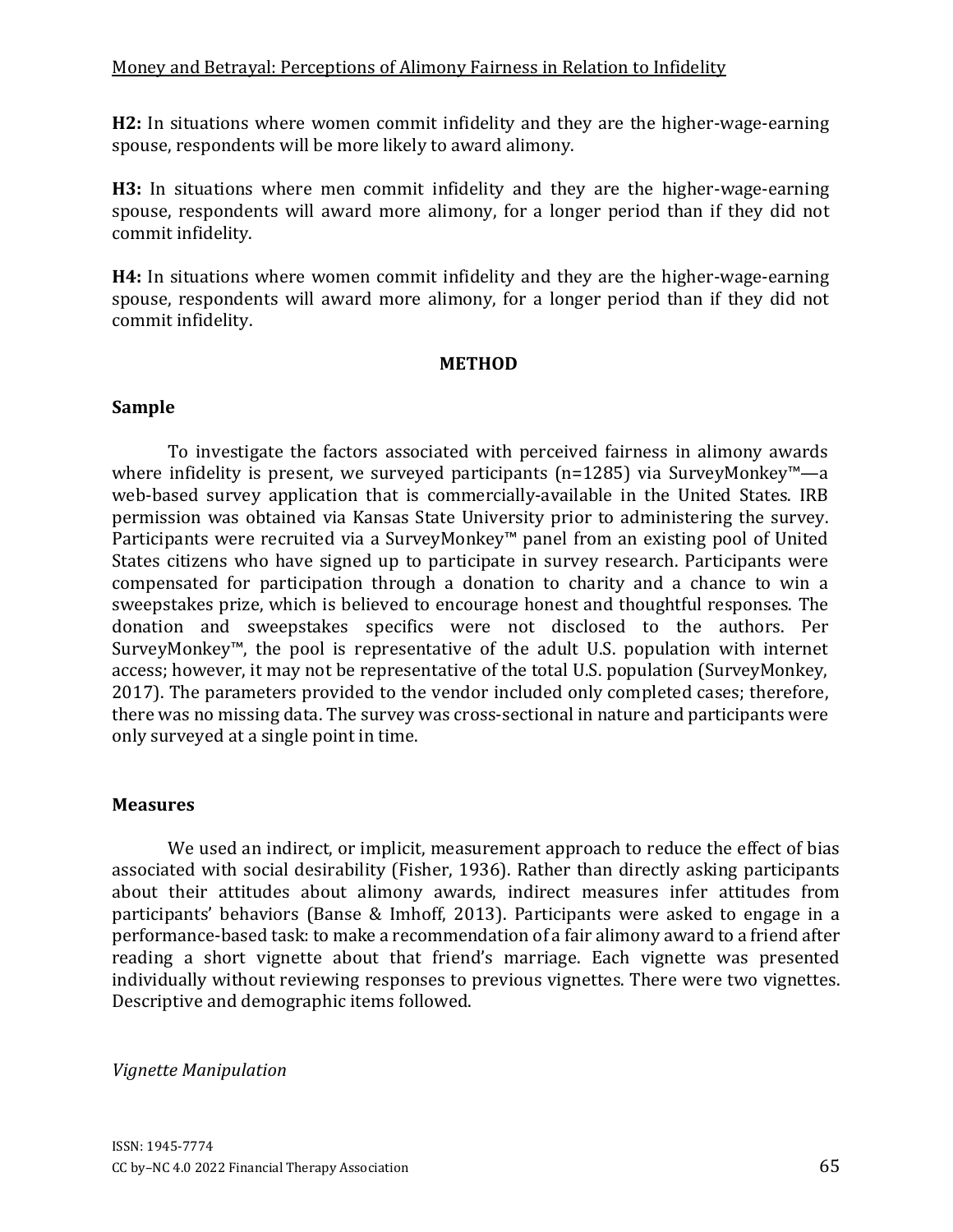We developed four sets of two vignettes that briefly described a couple in the process of dissolving their marriage, and each of those vignettes were manipulated by varying the gendered point of view (POV; i.e., the friend was either a man or woman), and financial status within the marriage (FS; i.e., the friend was either the supporting or dependent spouse), which resulted in four variations of each vignette: (a) friend who is a woman is the supporting spouse, (b) friend who is a man is the supporting spouse, (c) friend who is a woman is the dependent spouse, and (d) friend who is a man is the dependent spouse. Vignettes were brief and consistent. Each included: (a) the name and age of the friend, and implied gender (POV); (b) name and age, and implied gender of the friend's spouse; (c) names and ages of the children; (d) length of the marriage; (e) spouse's professions with annual and monthly income; and (f) which person committed infidelity. Each vignette followed the same structure and the gender and role of the spouse was manipulated as described above. Pronouns and spousal terms (e.g., husband, wife) changed as appropriate. After each vignette, participants were asked to record a fair monthly alimony award (in US dollars) and length (in years).

An example follows:

Your long-time friend Alecia (aged 53) has been married to her husband Dave (aged 52), for 22 years and has 1 child, Brittany (aged 14). Alecia is a technology director at a pharmaceutical company and earns \$175,000 per year (\$14,583/month). Dave is an architect and earns \$73,000 per year (\$6083/month). They live in a beautiful fourbedroom and have little debt beyond their mortgage. Alecia has \$250,000 in her 401(k), and Dave has \$120,000 in his. Recently, Dave told Alecia he has been having an affair with a high school friend. Alecia cannot forgive him and has filed for divorce. What is a fair alimony offer for Alecia to make Dave in \$\_\_\_\_\_\_ for \_\_\_\_\_ years?

## *Outcome Variables*

The outcome variables, alimony award (in US dollars), and alimony length (in years) were collected after each vignette.

In addition, the ratio of alimony amount to differences in income was also calculated as follows:

 $r_a =$ suggested alimony amount (vignette higher income - vignette lower income)

where  $r_a$  is the ratio of alimony to the differences in spousal income.

## *Independent Variables of Interest*

The primary variable of interest was whether the person having the affair was in the 'power' position (i.e., had higher income) by gender (e.g., 'Man in power'). Also, of interest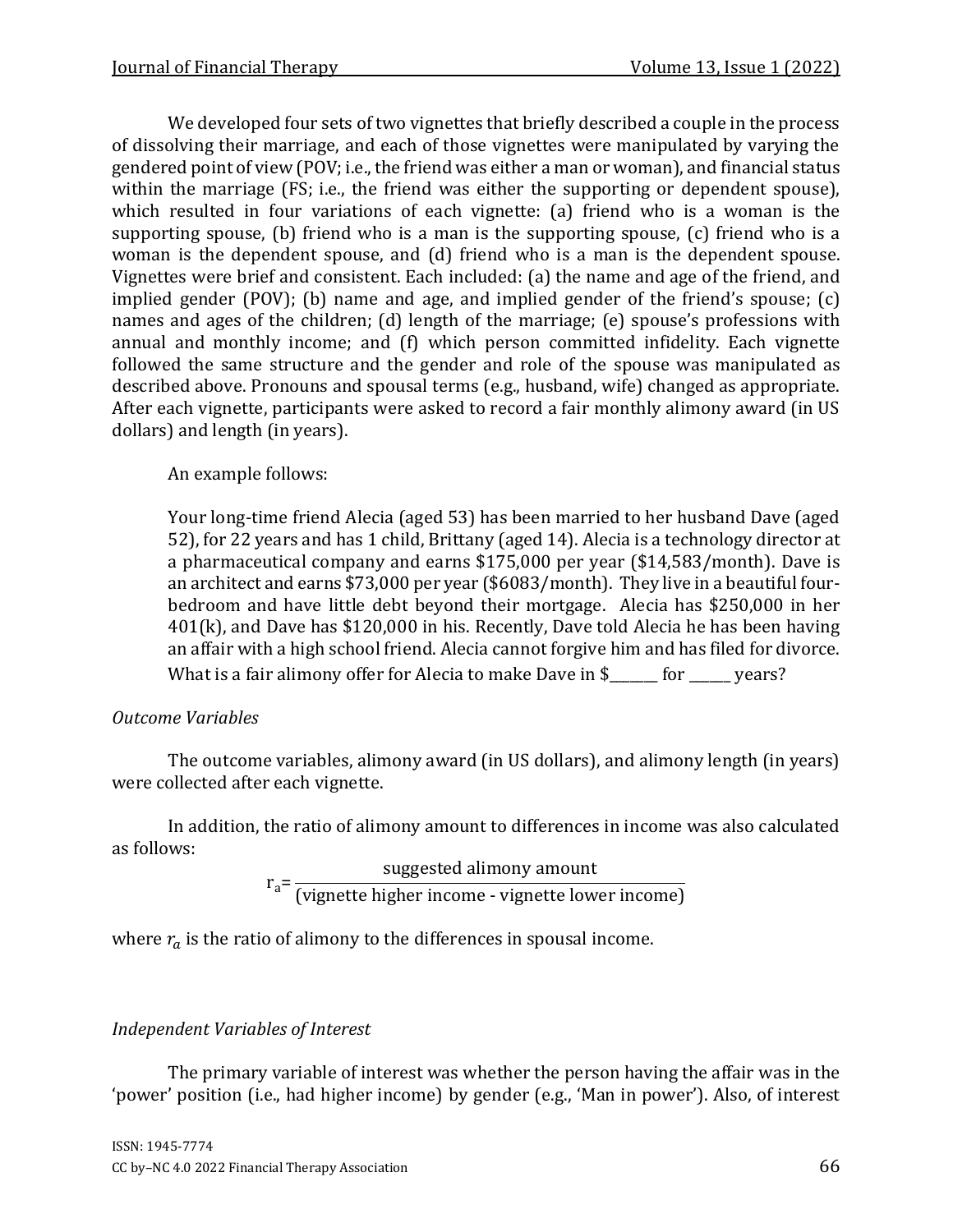were the POV (point of view) and gender effects on the outcome variables (e.g., Man POV). In other words, was there an effect of affinity to the person committing infidelity or the person having infidelity committed on them by their friend, or whether the gender of the respondent had an effect.

## *Independent Variables*

After responding to both vignettes, we asked participants about their demographics (e.g., age, gender, race/ethnicity, state of residence, employment status, and household income) and other characteristics related to their marital history. Age was a categorical variable consisting of four levels; 18-29, 30-44, 45-59, and 60 and above. Gender was binary only and consisted of men and women. Employment status consisted of those individuals who indicated they were employed and those who indicated they were unemployed. Household income was collapsed into categories and consisted of: \$0-24,999; \$25,000 - \$49,999; \$50,000-\$99,999; \$100,000 - \$124,999, and \$125,000 or greater.

These items reflect those present in the vignettes and include: (a) marital status, (b) length of current marriage, (c) presence of children from the current or other relationship, (d) experience as a stay-home spouse, (e) experience with extra-marital affairs, and (f) experience with divorce.

## **Analysis**

Logistic regression was used to examine differences in the likelihood that the participant would order any alimony at all. Thus, any amount of alimony was coded as '1' and if there were no amounts of alimony, they would be coded '0'. This was particularly important to identify any other demographic differences such as age or race associated with assigning alimony.

Both outcome variables are important to the alimony award. Due to the fact that participants may award zero alimony in certain circumstances, estimates may be biased if examined using ordinary least squares regression with two outcome variables. Endogeneity from selection bias was addressed using a multi-variate Heckman selection model (Yen, 2005). Upon visual inspection of the distribution of amount awarded, in many cases the amount of alimony was skewed right, and most observations were below the mean. In order to reduce the effect of any heteroskedasticity, the outcome variable was transformed to the log amount. Length of term was treated as linear for purposes of this analysis.

Three t-tests were performed to examine the alimony as a ratio difference between men having an affair and women having an affair. Despite providing different vignette amounts of income based on gender, the ratios should be similar if there is no gender bias. Welch's t-test provides accurate estimates of the differences between ratios (Delacre et. al., 2017). Further, in order to test the differences in power within affair groups, a t-test was conducted for men having affairs comparing a man in power and woman in power. A similar test was conducted for the woman having an affair condition.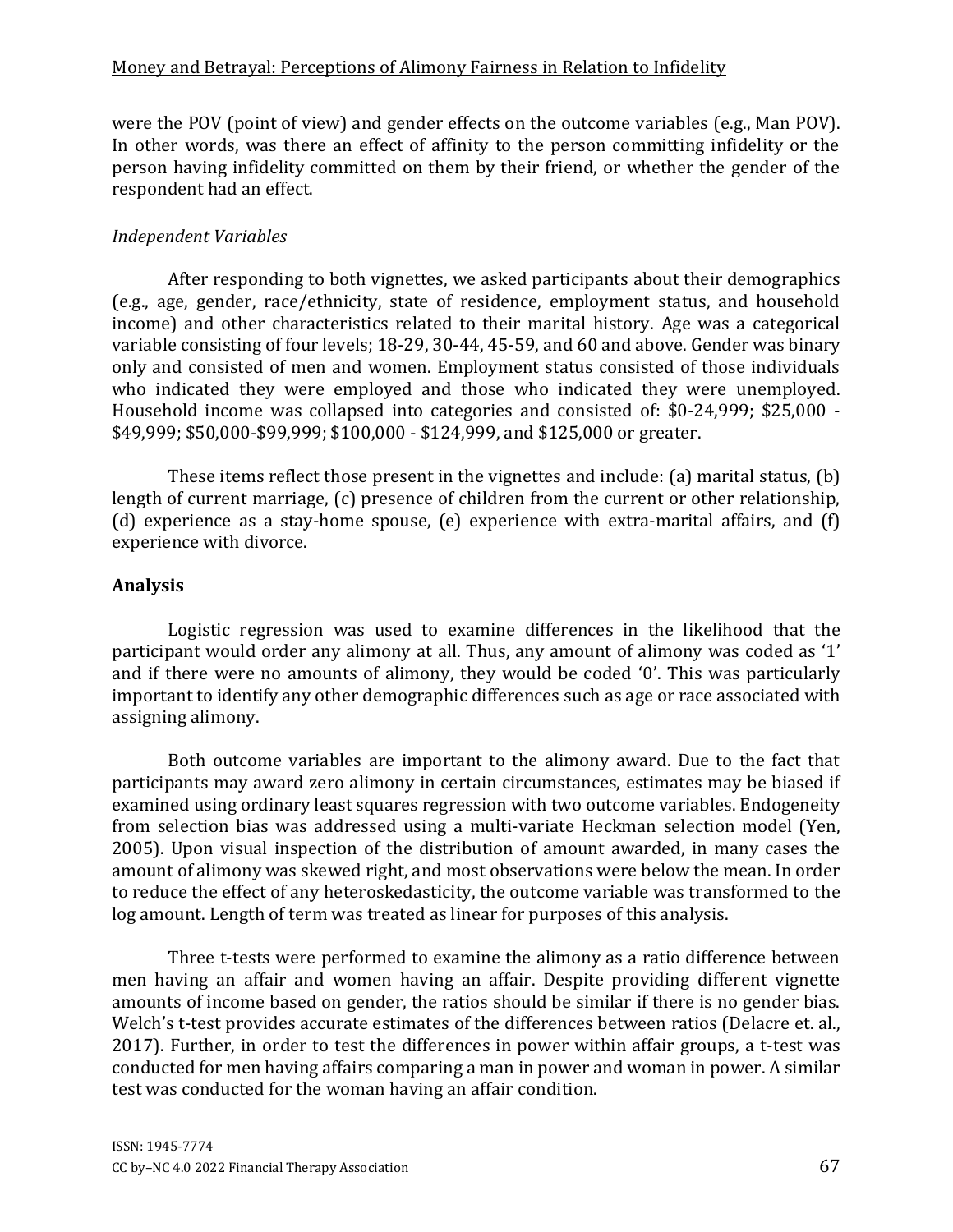Finally, the average amount of alimony awarded, and length of term was compared to three formulas purporting to be fair amounts. The American Academy of Matrimonial Lawyers provides a formula they deem nationally applicable (Willick, 2015). Also considered a fair formula is the '1/3, 1/3, 1/3' formula, where you add both spouse's income, divide by three, and then subtract the lower income from that amount. If the amount is greater than zero, that is the amount of alimony that should be paid. Finally, there is the Ginsburg formula, calculated as 30% of the payor's gross income minus 20% of the payee's gross income, not to exceed 40% of the combined gross income of both the payor and payee (Dugan & Feder, 2002).

#### **RESULTS**

Descriptive statistics of the sample are outlined in Table 1. Ages were divided into groups that mirror 'titled' generations. The mean alimony amount ordered was \$1,278 (\$1,554), and the length of term was 5.86 years (5.79), while the log amount of alimony was 3.11 (0.44) and the log amount of the length of term was 0.82 (0.28). The group 18-29 represented 17.2% of the participants, 30-44 was 21.9%, 45-59 was 26.6% and 60 and older was 33.4%. The majority of the participants identified as White at 83%, while 4.6% of the sample identified as Black, LatinX was 5.1%, Native American/Alaska Native was 1%, Asian or Pacific Islander was 2.3%, and two or more races or other was 4%. Women were 59.70% of the sample, with men comprising 40.3% of the sample. Married individuals in their first marriage were 40.40% of the sample; 17.80% of the sample were married, but previously divorced; 15.3% identified as divorced; 4.4% identified as widowed; and 22.10% identified as single or cohabitating. Most of the participants were employed at 65.5%, while 34.5% were not employed. Participants who earned approximately the same as their spouse made up 12.3% of the sample, while 42.40% earned less than their spouse and 45.10% earned more than their spouse.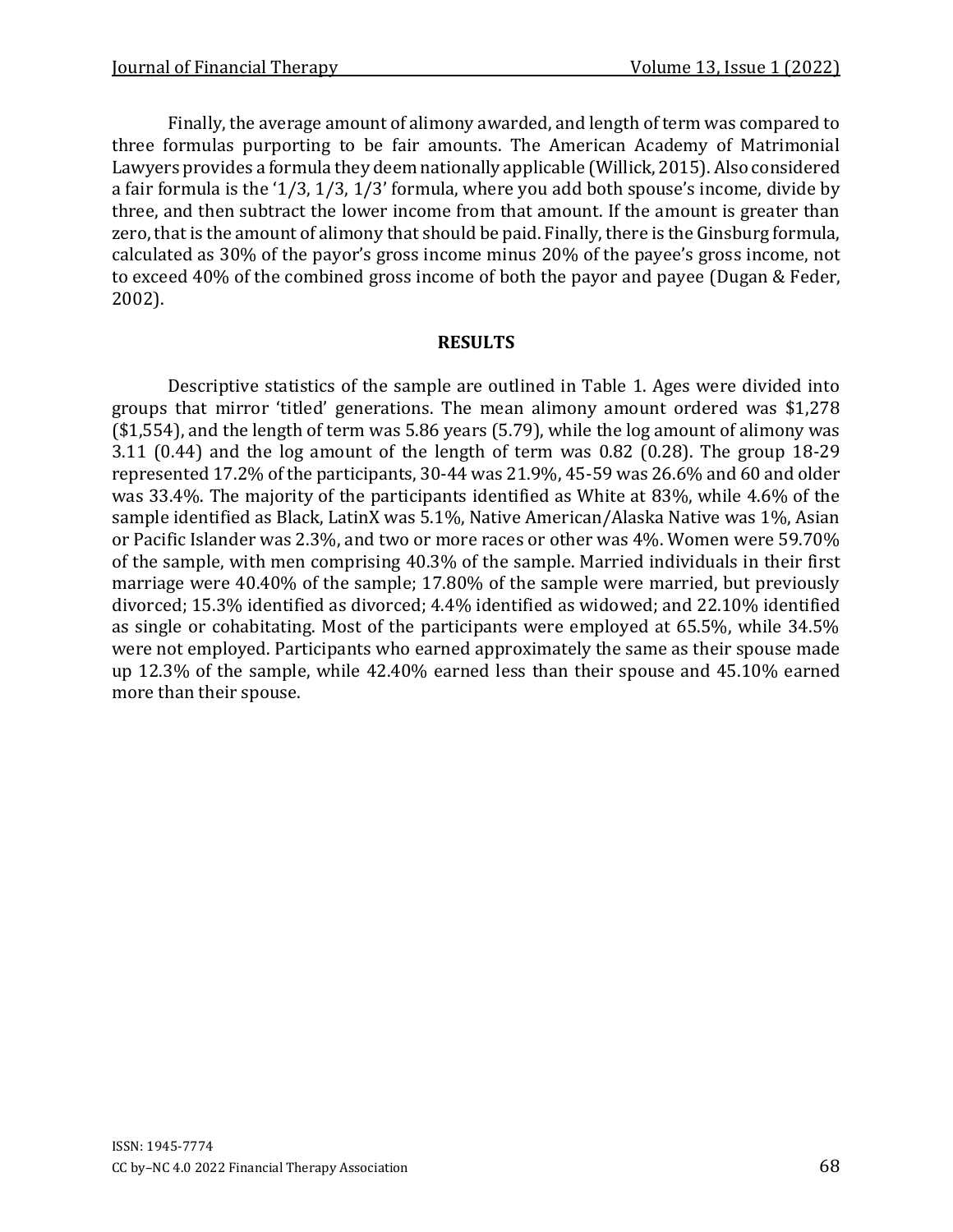| Variable                 |                                  | Percentage | M(SD)       |
|--------------------------|----------------------------------|------------|-------------|
| Log amount of alimony    |                                  |            | 3.11(0.44)  |
| Length of alimony        |                                  |            | 5.86 (5.79) |
| Age                      |                                  |            |             |
|                          | 18-29                            | 17.20%     |             |
|                          | 30-44                            | 21.90%     |             |
|                          | 45-59                            | 26.60%     |             |
|                          | 60 and older                     | 33.40%     |             |
| Race                     |                                  |            |             |
|                          | White                            | 83.00%     |             |
|                          | <b>Black</b>                     | 4.60%      |             |
|                          | Hispanic/LatinX                  | 5.10%      |             |
|                          | Native American or Alaska Native | 1.00%      |             |
|                          | Asian or Pacific Islander        | 2.30%      |             |
|                          | Two or more races/Other          | 4.00%      |             |
| Gender                   |                                  |            |             |
|                          | Woman $(1)$                      | 59.70%     |             |
|                          | Man $(0)$                        | 40.30%     |             |
| Marital status           |                                  |            |             |
|                          | Married (first marriage)         | 40.40%     |             |
|                          | Married (previously divorced)    | 17.80%     |             |
|                          | Divorced                         | 15.30%     |             |
|                          | Widowed                          | 4.40%      |             |
|                          | Single                           | 22.10%     |             |
| Income                   |                                  |            |             |
|                          | $$0 - $24,999$                   | 6.43%      |             |
|                          | \$25,000 - \$49,999              | 27.80%     |             |
|                          | \$50,000 - \$74,999              | 24.80%     |             |
|                          | \$75,000 - \$99,999              | 12.97%     |             |
|                          | \$100,000 - \$124,999            | 9.80%      |             |
|                          | \$125,000 - \$149,999            | 7.10%      |             |
|                          | \$150,000 - \$174,999            | 4.80%      |             |
|                          | \$175,000 - \$199,999            | 3.40%      |             |
|                          | \$200,000 or greater             | 2.90%      |             |
| <b>Employment status</b> |                                  |            |             |
|                          | Employed                         | 65.50%     |             |
|                          | Unemployed                       | 34.50%     |             |
| Relative income          |                                  |            |             |
|                          | Same as spouse                   | 12.30%     |             |
|                          | Less than spouse                 | 42.40%     |             |
|                          | More than spouse                 | 45.20%     |             |

# **Table 1.**

*Variable Descriptive Statistics (n=1285)*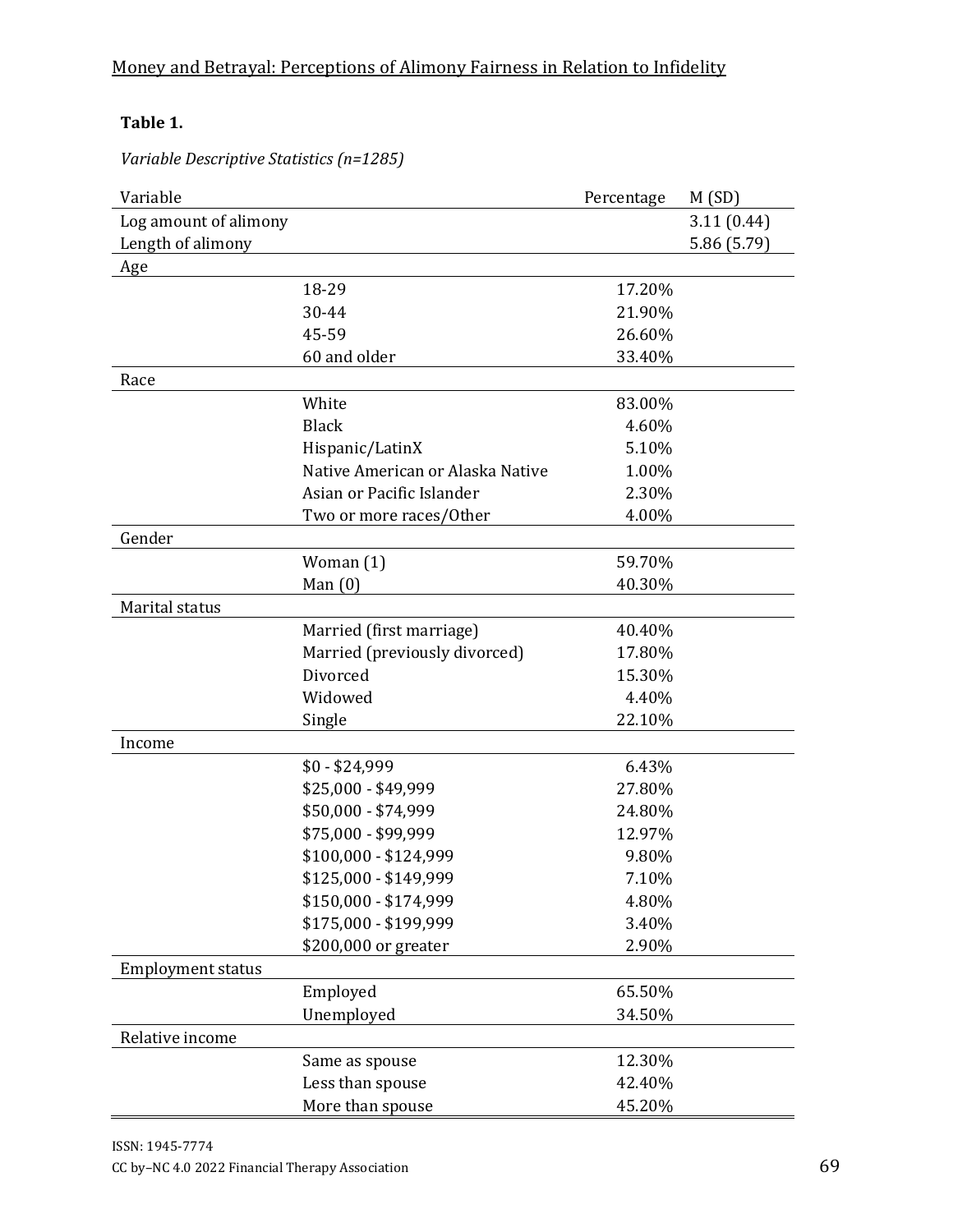# *Logistic regression results*

Logistic regression results for the man having an affair condition are contained in Table 2. In the man having an affair condition, when the supporting spouse was a man, participants had 7.56 [CI 5.45; 10.03; p<.01] greater odds that a respondent would think he should pay alimony than if he did not commit infidelity. Participants who were of Asian/Pacific Islander descent had 4.096 [CI: 1.170; 14.336, p<.01] greater odds to think alimony should be paid when compared to White participants. No other variables were significant in the man having an affair regression.

#### **Table 2.**

| Logistic Regression Man Affair - Awarding alimony |
|---------------------------------------------------|
|                                                   |

| Variable       |                                  | Est.    | <b>SE</b> | 0 <sub>R</sub>               | LB   | UB    | $\boldsymbol{p}$ |
|----------------|----------------------------------|---------|-----------|------------------------------|------|-------|------------------|
| Intercept      |                                  | 0.23    | 0.24      | $\qquad \qquad \blacksquare$ |      |       | 0.92             |
| Man in power   |                                  | 2.00    | 0.16      | 7.4                          | 5.45 | 10.03 | $***<.01$        |
| Man POV        |                                  | 0.22    | 0.15      | 1.24                         | 0.93 | 1.66  | 0.13             |
| Age            |                                  |         |           |                              |      |       |                  |
|                | 18-29                            | $-0.19$ | 0.28      | 0.83                         | 0.48 | 1.42  | 0.49             |
|                | 30-44                            | $-0.35$ | 0.2       | 0.71                         | 0.48 | 1.05  | $.09*$           |
|                | 45-59                            | $-0.08$ | 0.18      | 0.93                         | 0.66 | 1.31  | 0.66             |
| Race           |                                  |         |           |                              |      |       |                  |
|                | <b>Black</b>                     | 0.44    | 0.38      | 1.55                         | 0.73 | 3.27  | 0.25             |
|                | Hispanic/LatinX                  | 0.16    | 0.33      | 1.18                         | 0.62 | 2.25  | 0.62             |
|                | Native American or Alaska Native | $-0.19$ | 0.69      | 0.83                         | 0.22 | 3.19  | 0.78             |
|                | Asian or Pacific Islander        | 1.41    | 0.64      | 4.1                          | 1.17 | 14.34 | $**03$           |
|                | Two or more races/Other          | $-0.32$ | 0.75      | 0.72                         | 0.17 | 3.16  | 0.67             |
| Sex            |                                  |         |           |                              |      |       |                  |
|                | Man                              | 0.31    | 0.15      | 1.36                         | 1.01 | 1.85  | $***.05$         |
| Marital status |                                  |         |           |                              |      |       |                  |
|                | Married (first marriage)         | $-0.27$ | 0.22      | 0.77                         | 0.50 | 1.18  | 0.22             |
|                | Married (previously divorced)    | 0.42    | 0.24      | 0.65                         | 0.41 | 1.05  | $*0.08$          |
|                | Widowed                          | 0.18    | 0.37      | 1.20                         | 0.58 | 2.49  | 0.63             |
|                | Single                           | $-0.12$ | 0.26      | 0.89                         | 0.53 | 1.48  | 0.65             |
| Income         |                                  |         |           |                              |      |       |                  |
|                | $$0 - $24,999$                   | 0.38    | 0.24      | 1.46                         | 0.87 | 2.46  | 0.15             |
|                | \$25,000 - \$49,999              | 0.29    | 0.21      | 1.33                         | 0.88 | 2.01  | 0.18             |
|                | \$50,000 - \$99,999              |         |           |                              |      |       |                  |
|                | \$100,000 - \$124,999            | 0.32    | 0.25      | 0.138                        | 0.85 | 2.24  | 0.20             |
|                | \$125,000 or greater             | 0.22    | 0.22      | 1.25                         | 0.81 | 1.93  | 0.31             |

*AIC = 1326.41; -2 Log L = 1278.408; pseudo r-squared = 0.17; c=0.76; \*p<.10, \*\*p<.05, \*\*\*p<.01*

Results for the woman had affair condition are contained in Table 3. In the woman had affair condition, when the supporting spouse was a woman, participants had 3.21 [CI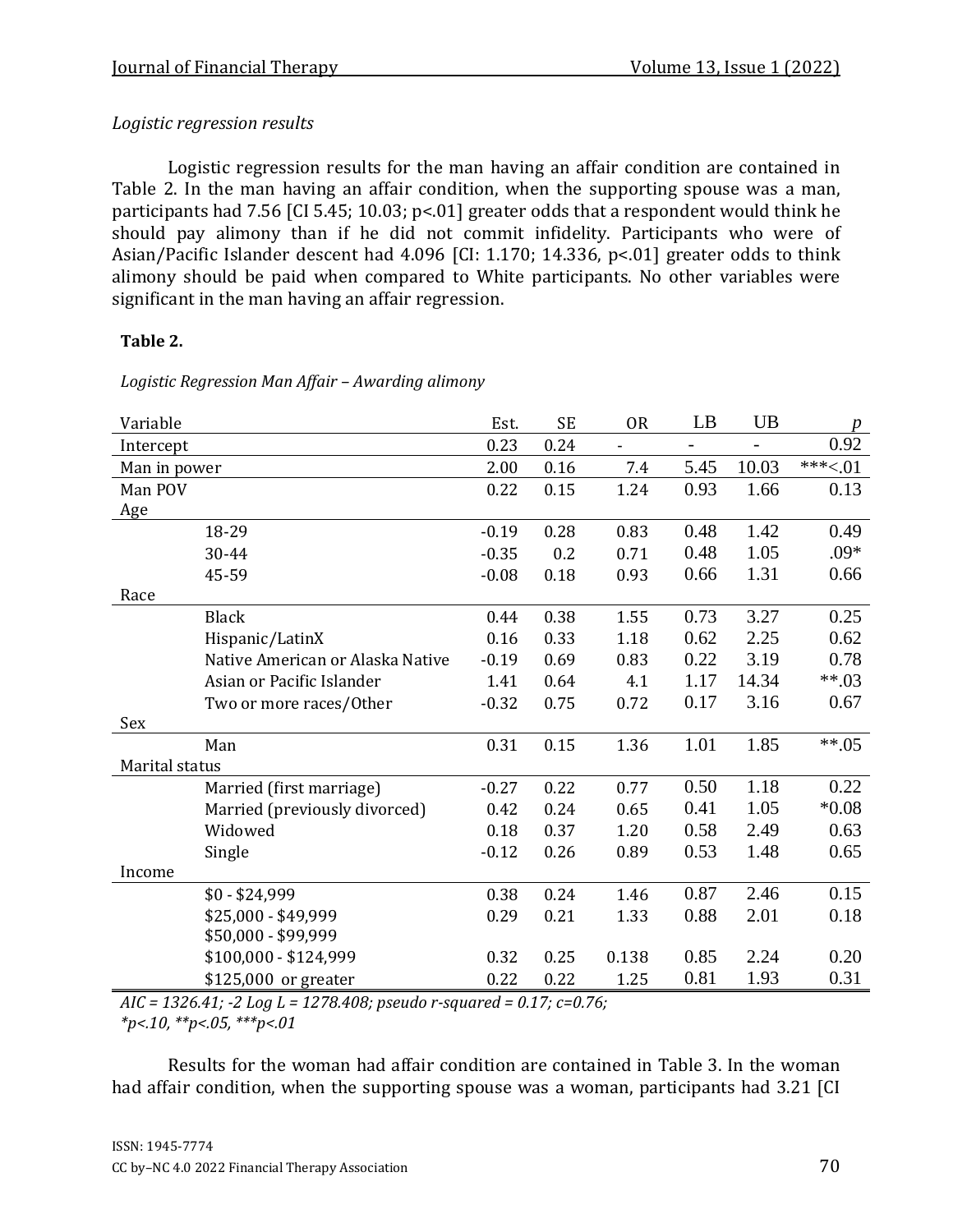2.39; 4.04; p<.01] greater odds to think she should pay alimony than if she did not commit infidelity. There were no other significant variables in the Woman had affair regression.

#### **Table 3.**

| Logistic Regression Woman had affair - Awarding alimony |  |  |
|---------------------------------------------------------|--|--|
|                                                         |  |  |

| Variable       |                                            | Est. | <b>SE</b> | <b>OR</b>                | LB   | UB    | p         |
|----------------|--------------------------------------------|------|-----------|--------------------------|------|-------|-----------|
| Intercept      |                                            | 0.31 | 0.24      | $\overline{\phantom{0}}$ |      |       | 0.2       |
| Woman in power |                                            | 1.13 | 0.13      | 3.11                     | 2.39 | 4.04  | $***<.01$ |
|                |                                            |      |           |                          |      |       |           |
| Woman POV      |                                            | 0.21 | 0.14      | 0.81                     | 0.62 | 1.06  | 0.12      |
| Age            |                                            |      |           |                          |      |       |           |
|                | 18-29                                      | 0.14 | 0.26      | 0.87                     | 0.52 | 1.46  | 0.59      |
|                | 30-44                                      | 0.24 | 0.19      | 0.79                     | 0.55 | 1.13  | 0.2       |
|                | 45-59                                      | 0.28 | 0.16      | 0.76                     | 0.55 | 1.04  | *.09      |
| Race           |                                            |      |           |                          |      |       |           |
|                | <b>Black</b>                               | 0.48 | 0.36      | 1.62                     | 0.8  | 3.28  | 0.19      |
|                | Hispanic/LatinX                            | 0.02 | 0.30      | 1.03                     | 0.57 | 1.85  | 0.94      |
|                | Native American or Alaska                  |      |           |                          |      |       |           |
|                | Native                                     | 0.14 | 0.70      | 1.15                     | 0.29 | 4.55  | 0.84      |
|                | Asian or Pacific Islander                  | 1.40 | 0.63      | 4.04                     | 1.17 | 13.89 | $**03$    |
|                | Two or more races/Other                    | 0.90 | 0.84      | 2.47                     | 0.48 | 12.73 | 0.28      |
| Sex            |                                            |      |           |                          |      |       |           |
|                |                                            |      |           |                          |      |       |           |
|                | Man                                        | 0.02 | 0.14      | 0.98                     | 0.74 | 1.29  | 0.87      |
| Marital status |                                            |      |           |                          |      |       |           |
|                | Married (first marriage)                   | 0.07 | 0.20      | 0.93                     | 0.63 | 1.36  | 0.70      |
|                | Married (previously divorced)              | 0.09 | 0.22      | 1.10                     | 0.71 | 1.70  | 0.68      |
|                | Widowed                                    | 0.41 | 0.39      | 1.51                     | 0.71 | 3.23  | 0.29      |
|                | Single                                     | 0.23 | 0.24      | 1.36                     | 0.79 | 2.00  | 0.34      |
| Income         |                                            |      |           |                          |      |       |           |
|                | $$0 - $24,999$                             | 0.45 | 0.24      | 1.57                     | 0.97 | 2.53  | 0.20      |
|                | \$25,000 - \$49,999<br>\$50,000 - \$99,999 | 0.61 | 0.20      | 1.84                     | 1.24 | 2.74  | $***<.01$ |
|                | \$100,000 - \$124,999                      | 0.31 | 0.22      | 1.36                     | 0.88 | 2.11  | 0.17      |
|                | \$125,000 or greater                       | 0.29 | 0.20      | 1.33                     | 0.9  | 1.98  | 0.16      |

*AIC = 1478.74; -2 Log L = 1430.74; pseudo r-squared = 0.08; c=0.68;* 

*\*p<.10, \*\*p<.05, \*\*\*p<.01*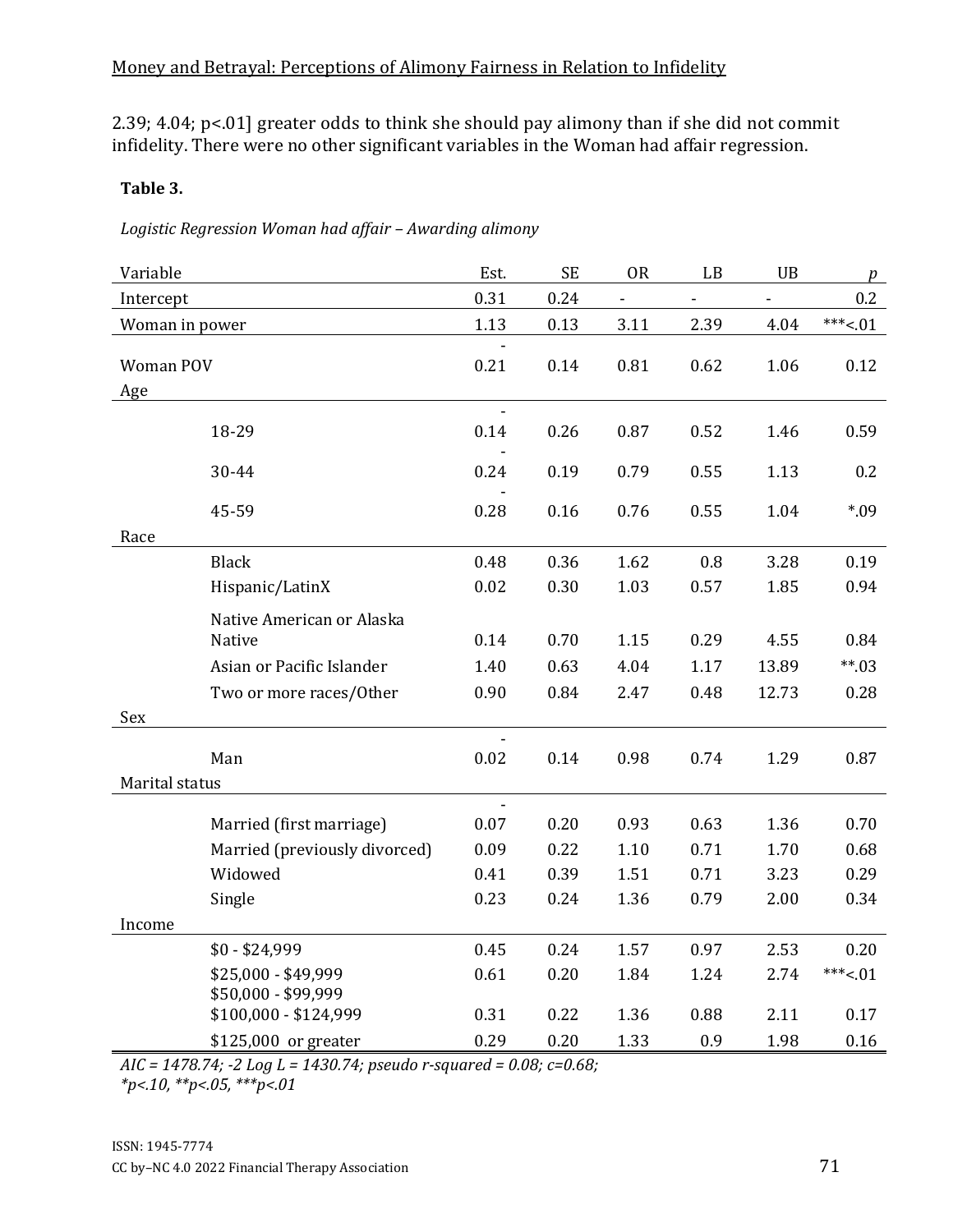#### *T-test*

Results comparing the ratios of men who had affairs and woman who had affairs are in Table 4. The mean percentage of income when the man is in the power position and the man has the affair is 30.02% [SD: 31.84%] and the mean percentage of income when the woman is in the power position and the woman has the affair is 25.86% [SD: 22.12]. Results were significant ( $p$ <.01) and the mean difference was greater than zero. This suggests respondents punish men more than women.

#### **Table 4.**

| Power |     | Mean   | SD     | t-cal | t-crit |     |            |
|-------|-----|--------|--------|-------|--------|-----|------------|
| Man   | 628 | 30.02% | 31.84% | 2.16  | 1.96   | 627 | $***<0.01$ |
| Woman | 628 | 25.86% | 22.12% |       |        |     |            |

*t-test Results Ratio between Man having affair and Woman having affair*

## *Heckit regression results*

Results for the multivariate selection model for when men have an affair are outlined in Table 5. The estimates in the case where the man is the higher-wage earner are 0.59 log amount ( $p$ <.01) and 2.44 on alimony term ( $p$ <.01) were significant. Black participants were awarded -0.41 log alimony amount (p<.05) when compared to White participants. Asian and Pacific Islander participants were awarded -0.52 log alimony amount (p<.05) when compared to White participants. Single individuals were awarded -0.21 when compared to married individuals (p<.05). When compared to women, men were awarded -1.21 more years of alimony (p<.05).

Results for the multivariate selection model for when the woman had an affair are outlined in Table 6. The estimates in the case where the woman is the higher-wage earner are 0.27 log amount ( $p<01$ ) and 1.06 on alimony term ( $p<01$ ) were significant. When compared to those age 60 and older, respondents aged between 30-44 ordered -1.38 years ( $p$ <.01), and when the respondent was a man ordered -0.14 log alimony amount ( $p$ <.05) and 0.47 years (p<.05).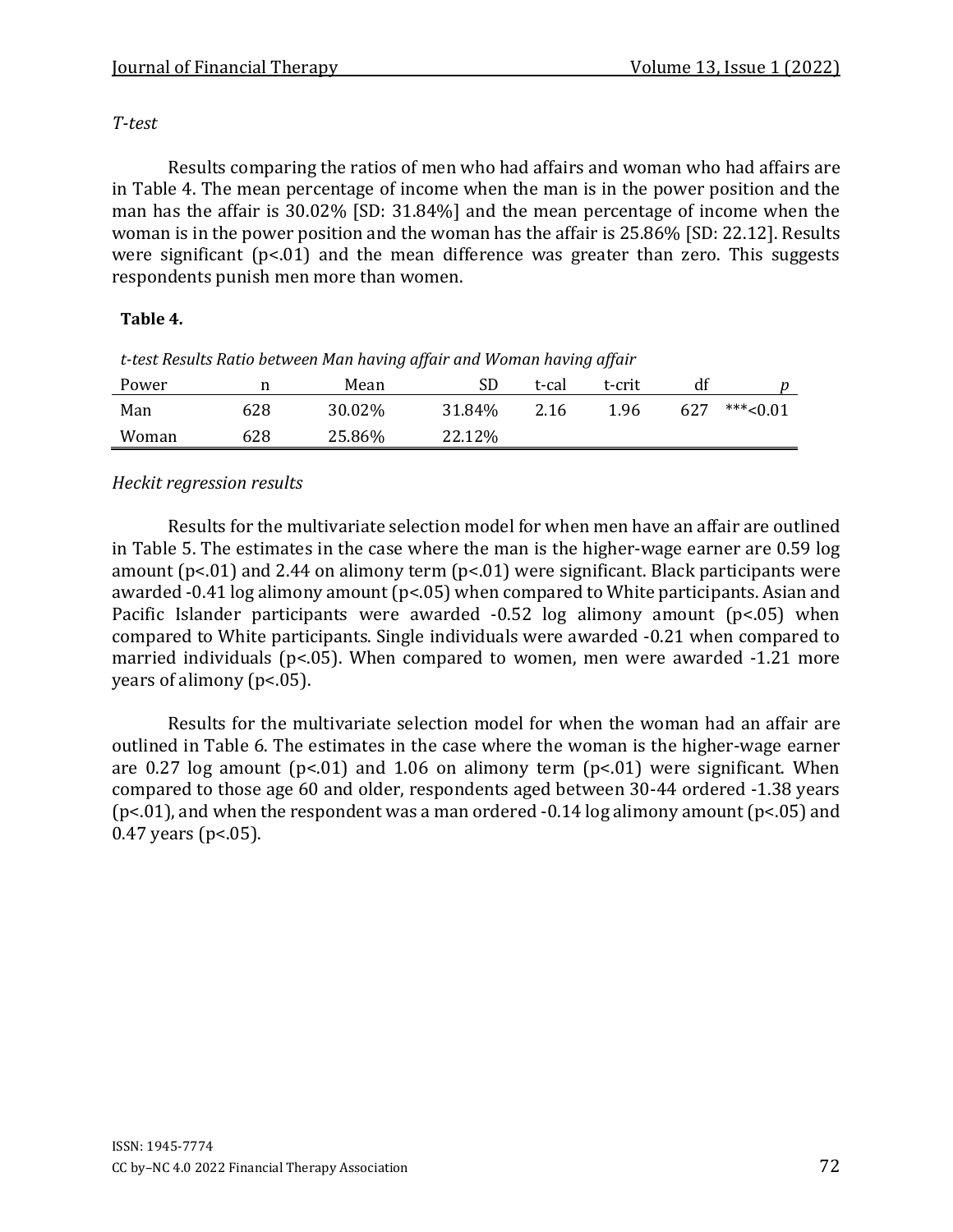## **Table 5.**

*Multivariate Selection Model Results – Man Log alimony amount and length of term*

| Log alimony amount |                               |                |           |                  | Length of term |          |           |                                      |             |
|--------------------|-------------------------------|----------------|-----------|------------------|----------------|----------|-----------|--------------------------------------|-------------|
|                    |                               |                |           |                  |                |          |           | $F -$                                |             |
| Variable           |                               | Est.           | <b>SE</b> | F-value          | D              | Est.     | <b>SE</b> | value                                | $p_{\perp}$ |
| Intercept          |                               | 6.93           | 0.26      | 718.96           | $***<.01$      | 7.53     | 1.41      | 28.18                                | $***<0.01$  |
| Man in power       |                               | 0.58           | 0.7       | 63.66            | $***<.01$      | 2.46     | 0.4       | 37.54                                | $***<0.01$  |
| Man POV            |                               | 0.04           | 0.07      | 0.34             | 0.56           | $0.07\,$ | 0.4       | 0.03                                 | 0.86        |
| Age                |                               |                |           |                  |                |          |           |                                      |             |
|                    | 18-29                         | $-0.1$         | 0.14      | 0.52             | 0.47           | $-0.33$  | 0.74      | 0.2                                  | 0.66        |
|                    | 30-44                         | 0.08           | 0.1       | 0.57             | 0.45           | $-0.15$  | 0.56      | 0.08                                 | 0.78        |
|                    | 45-59                         | 0.1            | 0.09      | 1.36             | 0.24           | 0.62     | 0.49      | 1.59                                 | 0.21        |
| Race               |                               |                |           |                  |                |          |           |                                      |             |
|                    |                               |                |           |                  |                |          |           |                                      |             |
|                    | Black                         | 0.39           | 0.16      | 5.49             | $*$ 0.02       | $-0.32$  | 0.9       | 0.13                                 | 0.72        |
|                    | Hispanic/LatinX               | 0.01           | 0.16      | $\boldsymbol{0}$ | 0.97           | $-0.94$  | 0.87      | 1.16                                 | 0.28        |
|                    | Native American or            |                |           |                  |                |          |           |                                      |             |
|                    | Alaska Native                 | 0.02           | 0.36      | $\boldsymbol{0}$ | 0.95           | $-0.62$  | 1.95      | 0.1                                  | 0.75        |
|                    | Asian or Pacific<br>Islander  | 0.56           | 0.21      | 6.89             | $***<0.01$     | $-0.64$  | 1.16      | 0.31                                 | 0.58        |
|                    | Two or more                   |                |           |                  |                |          |           |                                      |             |
|                    | races/Other                   | $0.19\,$       | 0.61      | 0.1              | 0.75           | $-3.44$  | 3.37      | $1 - .4$                             | 0.31        |
| Sex                |                               |                |           |                  |                |          |           |                                      |             |
|                    |                               |                |           |                  |                |          |           |                                      |             |
|                    | Man                           | 0.12           | 0.07      | 2.66             | 0.10           | $-1.31$  | 0.411     | 10.16                                | $***<.01$   |
| Marital status     |                               |                |           |                  |                |          |           |                                      |             |
|                    | Married (first<br>marriage)   | 0.06           | 0.11      | 0.32             | 0.57           | 0.09     | 0.58      | 0.02                                 | 0.88        |
|                    | Married (previously           |                |           |                  |                |          |           |                                      |             |
|                    | divorced)                     | 0.15           | 0.12      | 1.57             | 0.21           | $-0.43$  | 0.68      | 0.41                                 | 0.52        |
|                    | Widowed                       | 0.05           | 0.19      | 0.06             | 0.80           | $-0.55$  | 1.03      | 0.28                                 | 0.59        |
|                    | Single                        | 0.17           | 0.12      | 1.79             | 0.18           | 0.11     | 0.68      | 0.02                                 | 0.87        |
| Income             |                               |                |           |                  |                |          |           |                                      |             |
|                    |                               | $\blacksquare$ |           |                  |                |          |           |                                      |             |
|                    | $$0 - $24,999$                | 0.16           | 0.12      | 1.63             | 0.20           | 0.94     | 0.68      | 1.9                                  | 0.17        |
|                    | \$25,000 - \$49,999           | 0.19           | 0.10      | 3.45             | $*0.06$        | $-0.03$  | 0.69      | $\boldsymbol{0}$                     | 0.96        |
|                    | \$100,000 - \$124,999         | 0.03           | 0.12      | 0.07             | 0.79           | 0.43     | 0.67      | 0.42                                 | 0.52        |
|                    | \$125,000 or greater          | 0.06           | 0.11      | 0.3              | 0.58           | $-0.03$  | 0.62      | $\pmb{0}$                            | 0.96        |
|                    | More than spouse              |                |           |                  |                |          |           |                                      |             |
|                    | $R-Square = 0.1023; C(p)=25;$ |                |           |                  |                |          |           | R-Square=0.0635; $C(p)$ =25; *p<.10, |             |

*\*p<.10, \*\*p<.05, \*\*\*p<.01*

*R-Square=0.0635; C(p)=25; \*p<.10, \*\*p<.05, \*\*\*p<.01*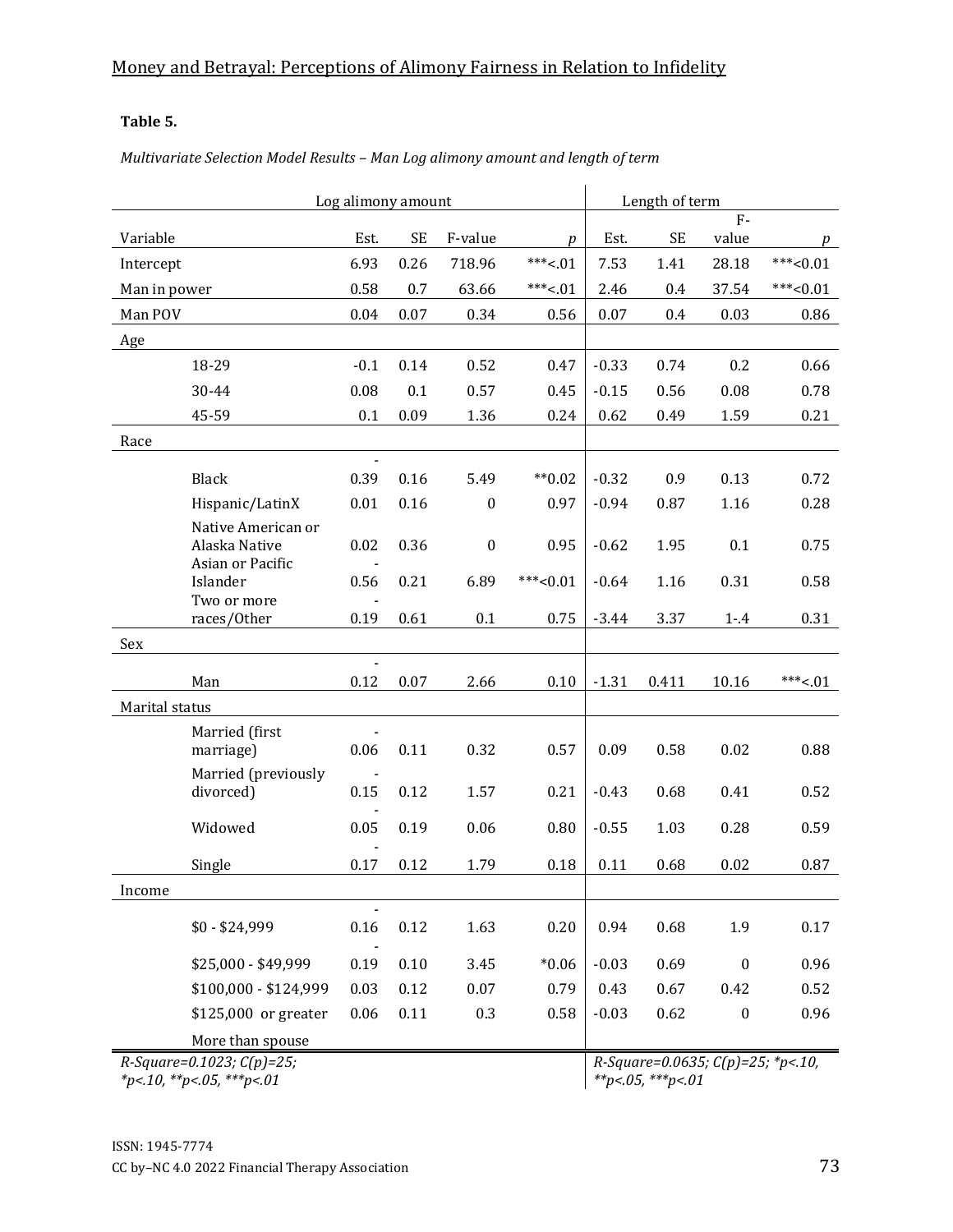#### **Table 6.**

*Multivariate Selection Model Results - Woman Log alimony amount and length of term*

|                |                                   |                          |           | Log alimony amount | Length of term |         |           |          |            |
|----------------|-----------------------------------|--------------------------|-----------|--------------------|----------------|---------|-----------|----------|------------|
|                |                                   |                          |           |                    |                |         |           | $F -$    |            |
| Variable       |                                   | Est.                     | <b>SE</b> | F-value            | p              | Est.    | <b>SE</b> | Value    | p          |
| Intercept      |                                   | 7.15                     | 0.25      | 848.39             | $***<0.01$     | 11.88   | 1.36      | 76.37    | $***<0.01$ |
| Woman in power |                                   | 0.27                     | 0.06      | 20.09              | $***<0.01$     | 1.06    | 0.34      | 9.85     | $***<0.01$ |
| Woman POV      |                                   | 0.07                     | 0.06      | 1.13               | 0.29           | 0.35    | 0.34      | 1.05     | 0.31       |
| Age            |                                   |                          |           |                    |                |         |           |          |            |
|                |                                   | $\overline{\phantom{a}}$ |           |                    |                |         |           |          |            |
|                | 18-29                             | 0.18                     | 0.12      | 2.28               | 0.13           | $-1.24$ | 0.64      | 3.68     | $*06$      |
|                |                                   |                          |           |                    |                |         |           |          |            |
|                | 30-44                             | 0.09                     | 0.09      | 0.99               | 0.32           | $-1.38$ | 0.48      | 8.26     | $***<.01$  |
|                | 45-59                             | 0.03                     | 0.08      | 0.11               | 0.74           | $-0.57$ | 0.43      | 1.75     | 0.19       |
|                | 60 and older                      |                          |           |                    |                |         |           |          |            |
| Race           |                                   |                          |           |                    |                |         |           |          |            |
|                | White                             |                          |           |                    |                |         |           |          |            |
|                | Black                             | 0.26                     | 0.14      | 3.38               | $*07$          | $-0.22$ | 0.78      | 0.08     | 0.77       |
|                |                                   |                          |           |                    |                |         |           |          |            |
|                | Hispanic/LatinX                   | 0.11                     | 0.14      | 0.58               | 0.45           | $-1.67$ | 0.77      | 4.75     | $*$ $0.03$ |
|                | Native American or                |                          |           |                    |                |         |           |          |            |
|                | Alaska Native<br>Asian or Pacific | 0.28                     | 0.29      | 0.95               | 0.33           | 0.58    | 1.61      | 0.13     | 0.72       |
|                | Islander                          | 0.09                     | 0.18      | 0.23               | 0.63           | 0.75    | $1\,$     | 0.56     | 0.45       |
|                | Two or more                       |                          |           |                    |                |         |           |          |            |
|                | races/Other                       | 0.21                     | 0.38      | 0.32               | 0.57           | $-1.51$ | 2.09      | 0.53     | 0.47       |
| Sex            |                                   |                          |           |                    |                |         |           |          |            |
|                |                                   |                          |           |                    |                |         |           |          |            |
|                | Man                               | 0.14                     | 0.07      | 4.64               | $**03$         | 0.47    | 0.36      | 1.66     | 0.2        |
| Marital status | Married (first                    | $\blacksquare$           |           |                    |                |         |           |          |            |
|                | marriage)                         | 0.14                     | 0.09      | 2.24               | 0.13           | 0.43    | 0.52      | 0.69     | 0.41       |
|                | Married (previously               |                          |           |                    |                |         |           |          |            |
|                | divorced)                         | 0.15                     | 0.11      | 2.08               | 0.15           | $-0.5$  | 0.59      | 0.71     | 0.4        |
|                | Divorced                          |                          |           |                    |                |         |           |          |            |
|                | Widowed                           | 0.00                     | 0.16      | 0.00               | 0.99           | $-0.37$ | 0.87      | 0.18     | 0.67       |
|                |                                   |                          |           |                    |                |         |           |          |            |
|                | Single                            | 0.14                     | 0.11      | 1.71               | 0.19           | $-0.16$ | 0.61      | $0.07\,$ | 0.79       |
| Income         |                                   | $\overline{a}$           |           |                    |                |         |           |          |            |
|                | $$0 - $24,999$                    | 0.15                     | 0.11      | 1.86               | 0.17           | 1.37    | 0.6       | 5.19     | $***.02$   |
|                |                                   |                          |           |                    |                |         |           |          |            |
|                | \$25,000 - \$49,999               | 0.15                     | 0.09      | 2.99               | $*08$          | $-0.1$  | 0.49      | 0.04     | 0.84       |
|                | \$100,000 - \$124,999             | $0.07\,$                 | 0.11      | 0.43               | 0.51           | 0.84    | 0.6       | 1.97     | 0.16       |
|                | \$125,000 or greater              | 0.03                     | 0.10      | 0.12               | 0.73           | $-0.64$ | 0.55      | 0.138    | 0.24       |

*R-Square=0.1023; C(p)=25*

*R-Square=.0528; C(p)=25*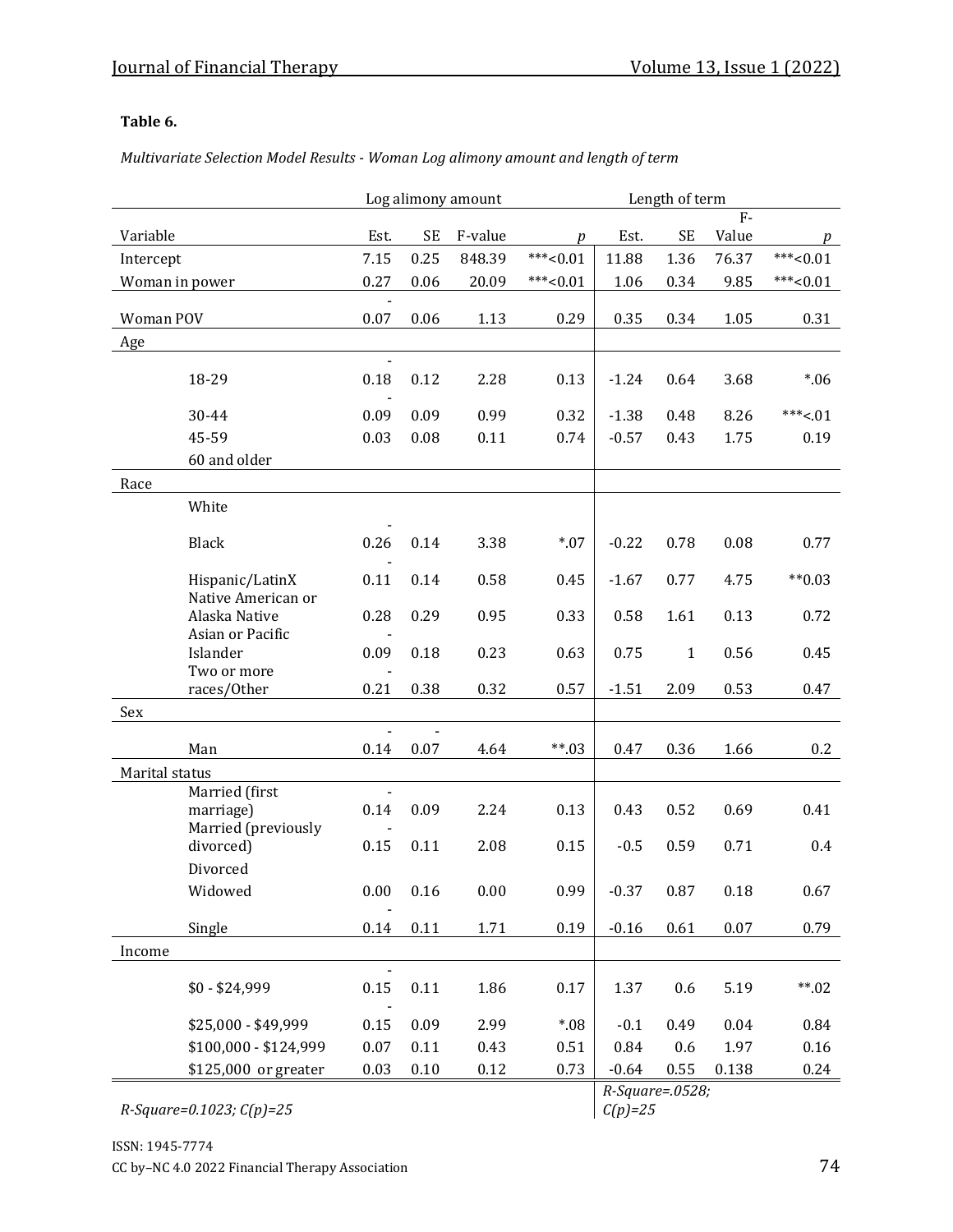#### *Comparison of average amounts from respondents versus existing formulas*

Table 7 outlines comparisons of average experimental outcomes with existing formulas for the man having an affair condition. All amounts suggested by respondents were lower than those for the AAML formula, the 'rough cut' formula, and the Ginsburg formula. The average where the man had an affair amount suggested was \$1,507 per month, but when the man was the higher wage earner, the average amount suggested was \$2,120, and when the man was the lower wage earner, the average amount suggested was \$860. The AAML formula suggests \$2,183, slightly higher than when the man is the higher wage earner. The rough-cut formula is \$2,833, and the Ginsburg formula suggests \$3,102 per month in alimony.

Table 8 outlines comparisons of average experimental outcomes with existing formulas for the woman had affair condition. The results for these comparisons are more mixed than when the man had an affair, suggesting a non-linear connection between the formulas. The average when the woman had the affair amount suggested was \$1,016 per month, but when the woman was the higher wage earner, the average amount suggested was \$1,275, and when the woman was the lower wage earner, the average amount suggested was \$758. The AAML formula suggests \$550, lower by \$725 than when the woman had an affair. The rough-cut formula is \$1,416, higher than all of the amounts and the Ginsburg formula suggests \$1,250 per month in alimony, slightly lower than the high end of when the woman had the affair.

#### **Table 7.**

|           |            |              | ັ<br>Man having |         |              |          |
|-----------|------------|--------------|-----------------|---------|--------------|----------|
|           | Man having | Man having   | affair          |         |              |          |
|           | affair     | affair       | experiment      |         | 'Rough cut   |          |
|           | experiment | experiment   | woman in        | AAML    | $-1/3, 1/3,$ |          |
|           | overall    | man in power | power           | formula | 1/3'         | Ginsburg |
| Suggested |            |              |                 |         |              |          |
| amount    |            |              |                 |         |              |          |
| awarded   | \$1,507    | \$2,120      | \$860           | \$2,183 | \$2,833      | \$3,102  |

#### *Comparison of experimental outcomes with existing formulas - Man Having Affair*

#### **Table 8**.

*Comparison of experimental outcomes with existing formulas - Woman had affair*

|           |               |               | Woman         |         |              |          |
|-----------|---------------|---------------|---------------|---------|--------------|----------|
|           | Woman         | Woman         | having affair |         |              |          |
|           | having affair | having affair | experiment    |         | 'Rough cut   |          |
|           | experiment    | experiment    | woman in      | AAML    | $-1/3, 1/3,$ |          |
|           | overall       | man in power  | power         | formula | 1/3'         | Ginsburg |
| Suggested |               |               |               |         |              |          |
| amount    |               |               |               |         |              |          |
| awarded   | \$1,016       | \$758         | \$1,275       | \$550   | \$1,416      | \$1,250  |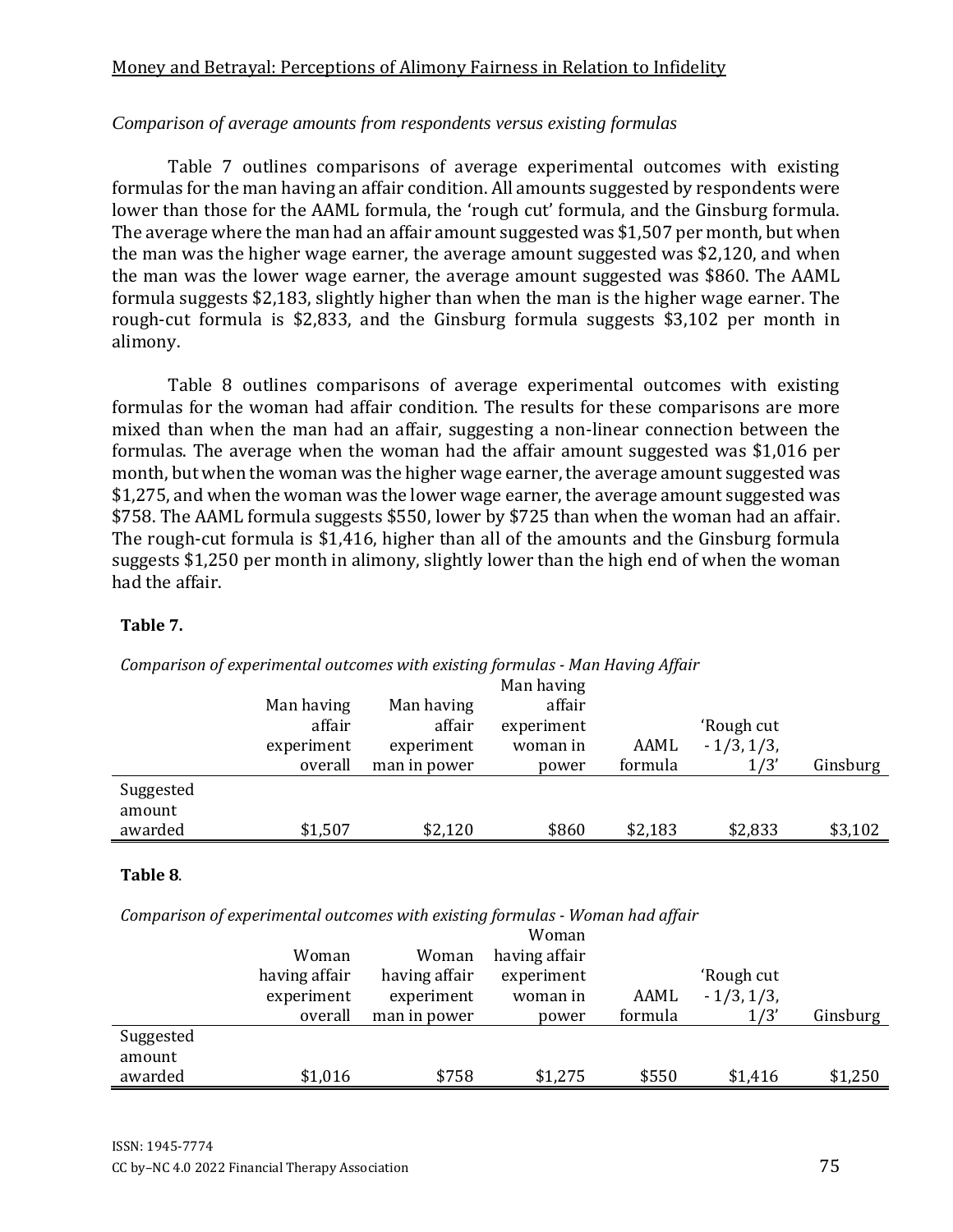#### **DISCUSSION**

The results suggest there is still a punishment factor for divorcing individuals who commit infidelity. Participants are more likely to suggest alimony be awarded when the person committing infidelity is the higher wage-earner. However, when alimony is awarded, both the amount and length of term are greater when the offender is a man. As many states move towards laws abolishing the awarding of alimony based upon infidelity (Gallacher, 2014), the public seems to feel as if infidelity should have economic consequences.

All hypotheses were upheld. Participants suggested both men and women who committed infidelity and were the higher wage-earning spouse should be more likely to pay alimony than higher wage earnings spouses who did not (H1 and H2). Participants also suggested men who committed infidelity should pay more monthly alimony and for a longer period than those men who did not commit infidelity (H3). Women who commit infidelity also should be required to pay more in alimony according to participants (H4). All results are consistent with the Retributive Justice Theory of Punishment.

The *t*-tests illustrated the within-treatment differences. The mean difference when the person who had an affair was the higher wage earner was significant. Further, when comparing the ratios of alimony awarded to income, respondents suggested men should pay a greater percentage of their income. One possible reason is perhaps respondents are penalizing men due to the wage gap (Hegewisch, 2018).

Most other variables were not significant. However, there was some minor evidence that younger generations are both less likely to award alimony than older generations and will award less for shorter periods of time. This may suggest that younger generations do not feel as strongly about punishing those who have affairs. Interestingly, this is in contradiction to work done by Twenge, et. al. (2015) who suggested younger generations are less accepting of extramarital sex. Perhaps they are less accepting of extramarital sex but are able to separate infidelity from financial issues. As these generations get married and subsequently divorced, it will be interesting to see if they hold to such notions or if they follow in the footsteps of older generations.

When comparing the results from the survey with existing formulas, when the income disparity is greater, respondents generally suggested lower monthly alimony awards. The Ginsburg formula suggested that 46.3% more alimony be awarded in the condition where the man had an affair than in the woman had an affair condition. In the woman had an affair condition, the 'Rough cut' and Ginsburg formulas were close to the amount of alimony respondents suggest be awarded when the woman was the higher wage earner. However, the AAML formula resulted in a smaller amount than any of the respondents' suggested amounts of alimony that should be awarded. The AAML formula is the formula created by the association of family lawyers and judges and is associated with a push towards a national alimony formula (Morgan & Kothakota, 2012).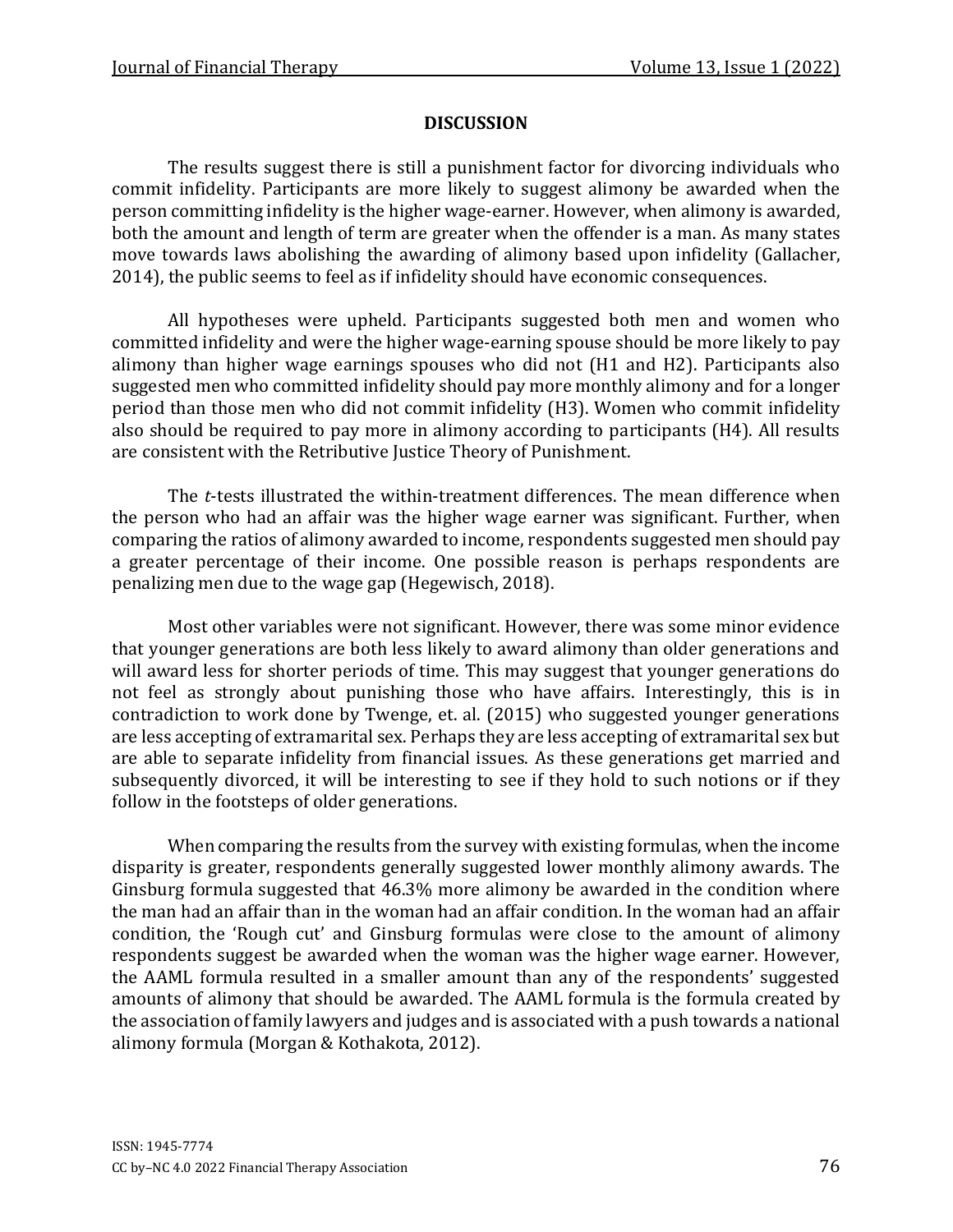## **Implications for practice**

Financial therapy practitioners may use this information to help clients understand both the client's own expectations as well as the broader legal estimates around alimony. Alimony is an emotional issue, and one most often argued about. Practitioners that help a client gain perspective on what the public views as a fair amount may help the client move to a problem-solving approach to managing their financial affairs. In addition, practitioners may be able to assist the client and their legal representative in the negotiation process by communicating general perceptions. This can enhance the negotiation process and perhaps make it more efficient and less costly to the clients.

## **Limitations**

This study made use of a complicated design and randomization to examine whether punishment was still a factor in participants' perceptions of what are just and fair alimony awards. Despite this, surveys are still rife with social desirability bias. It would be difficult to examine which direction the biases move in awarding alimony. Perhaps many view alimony as archaic (Nannarone, 2019) and as a result, choose either a small amount for a short period or no alimony at all. While being divorced was not found to be significant, an individual may bias their estimate downward to appear more magnanimous.

In addition, it would have been useful to examine affairs by gender directly. Since the vignettes for when the man had an affair and woman had an affair were materially different fact patterns, the dollar comparisons are difficult to make, which is why we used ratios. Without including similar fact patterns, such results are inconclusive.

## **Future research**

More research into perceptions of fairness will need to be conducted. Often, there is an educational discrepancy between spouses, and the public may have opinions on these cases. In many cases, a couple may choose to have a spouse stay at home, affecting their earning capacity and long-term human capital. Examining whether men and women are treated differently with regard to how alimony is actually awarded is also important. Finally, comparing public estimates versus judicial and attorney estimates of what is fair would help in determining whether there is a disconnect between the people served by the law, and those who practice the law.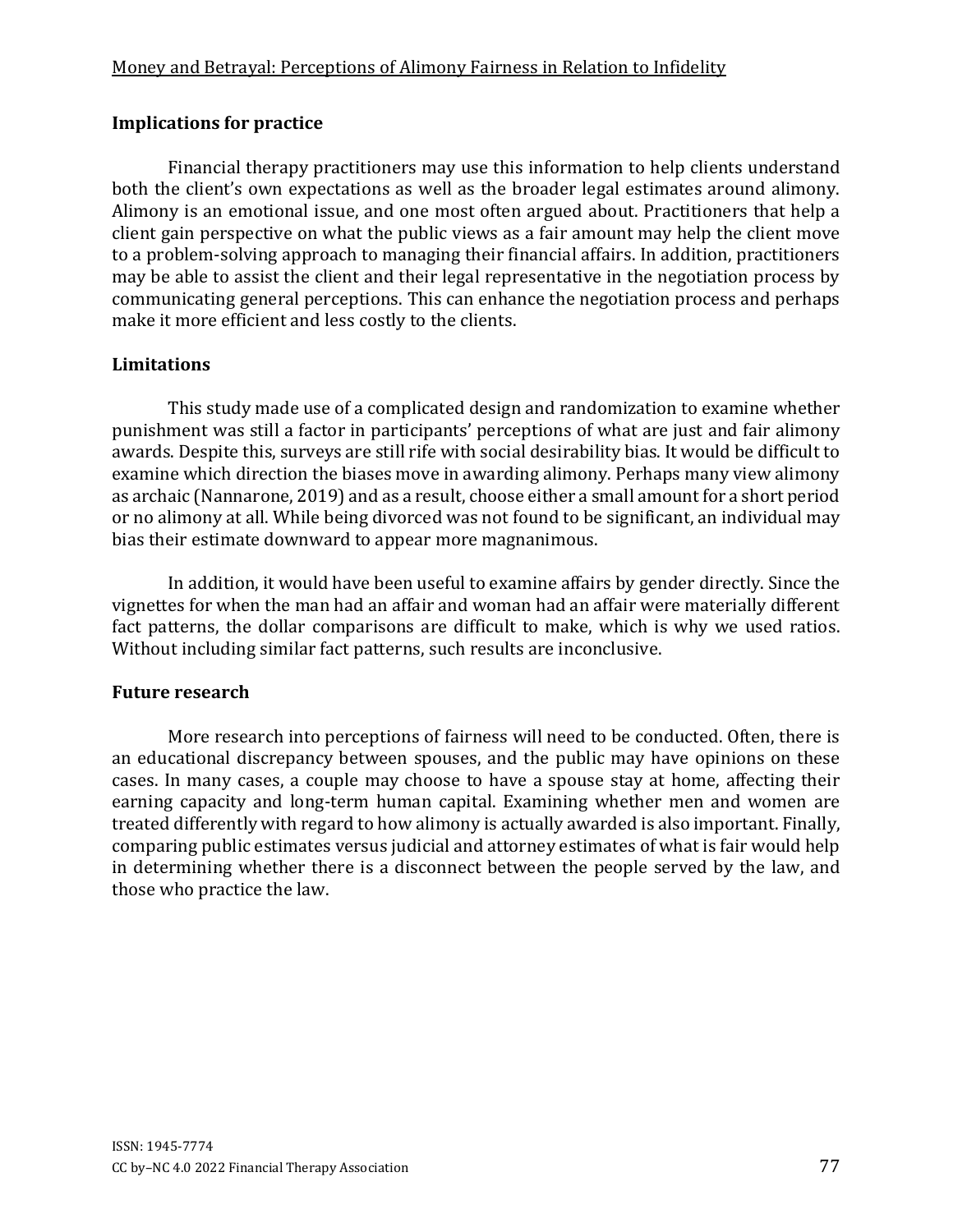#### **REFERENCES**

- Amato, P. R. (2000). The consequences of divorce for adults and children. *Journal of marriage and family*, *62(4)*, 1269-1287.
- Ambler, K., Doss, C., Kieran, C. & Passarelli, S. (2019). He says, she says: Spousal disagreement in survey measures of bargaining power. University of Chicago Press. doi: 10.1086/703082.
- Banse, R., & Imhoff, R. (2013). Implicit cognition and relationship processes. *The Oxford handbook of close relationships*, 475-499.
- Beninger, E. S., & Wielage Smith, J. (1982). Career opportunity cost: A factor in spousal support determination. *Family Law Quarterly, 16*, 201-210.
- Cherlin, A. J. (2009). The origins of the ambivalent acceptance of divorce. *Journal of Marriage and Family*, *71*(2), 226-229
- Crowley, J. E., (2016). Ambiguous financial responsibilities: Second wives and alimony reform activism in the United States. *Journal of Family Issues 1–21.* DOI: 10.1177/0192513X16650232
- Fisher, R. A. (1936). Design of experiments. *British Medical Journal*, *1*(3923), 554.
- Harper, R. F. (Ed.). (1904). *The code of Hammurabi, King of Babylon, about 2250 BC: autographed text, transliteration, translation, glossary, index of subjects, lists of proper names, signs, numerals, corrections and erasures, with map, frontispiece and photograph of text*. University of Chicago Press, Callaghan.
- Gallacher, K. (2014). Fault-Based Alimony in No-Fault Divorce. *J. Contemp. Legal Issues*, *22*(79).
- Garrison, T. (2004). Orr v. Orr. *J. Contemp. Legal Issues*, *14*, 137.
- Hegewisch, A. (2018). The gender wage gap: 2017.
- Kennedy, S., & Ruggles, S. (2014). Breaking up is hard to count: The rise of divorce in the United States, 1980–2010. *Demography*, *51*(2), 587-598.
- Kothakota, M. G. (2019). *Wealth management and divorce: How stress adjustment affects the accumulation, management and distribution of wealth* (Doctoral dissertation).
- Kisthardt, M. K. (2008). Re-thinking Alimony: The AAML's Considerations for Calculating Alimony, Spousal Support or Maintenance. *J. Am. Acad. Matrimonial Law.*, *21*, 61.
- Kothakota, M. G., & Heckman, S. (2018). The effect of alimony on savings behavior [Abstract]. *Boulder financial decision-making conference*.
- Landes, E. M., (1978). Economics of Alimony*. Journal of Legal Studies, 7.* 35-41.
- McCoy, J. L. (2005). Spousal support disorder: An overview of problems in current alimony. *Florida Law Review*, *33*, 501-525.
- McMullen, J. (2011). Alimony: What social science and popular culture tell us about women, guilt, and spousal support after divorce. *Duke Journal of Gender Law & Policy*, *19*(1), 41-81. Retrieved from https://search-proquest-com.er.lib.k
	- state.edu/docview/1011810289/fulltextPDF/9FF80DCBD53D43ECPQ/1?accountid =11789
- Melli, M.D., (1996). Alimony Trends: Which way the wind blows has an impact on how you handle these cases. *Family Advocate, 19,* (2), 21-24.
- Morgan, R., & Kothakota, M. G. (2012). Interdisciplinary Collaborative Divorce: A Process for Effective Dispute Resolution. *Journal of Alternative Dispute Resolution*, *2*(1).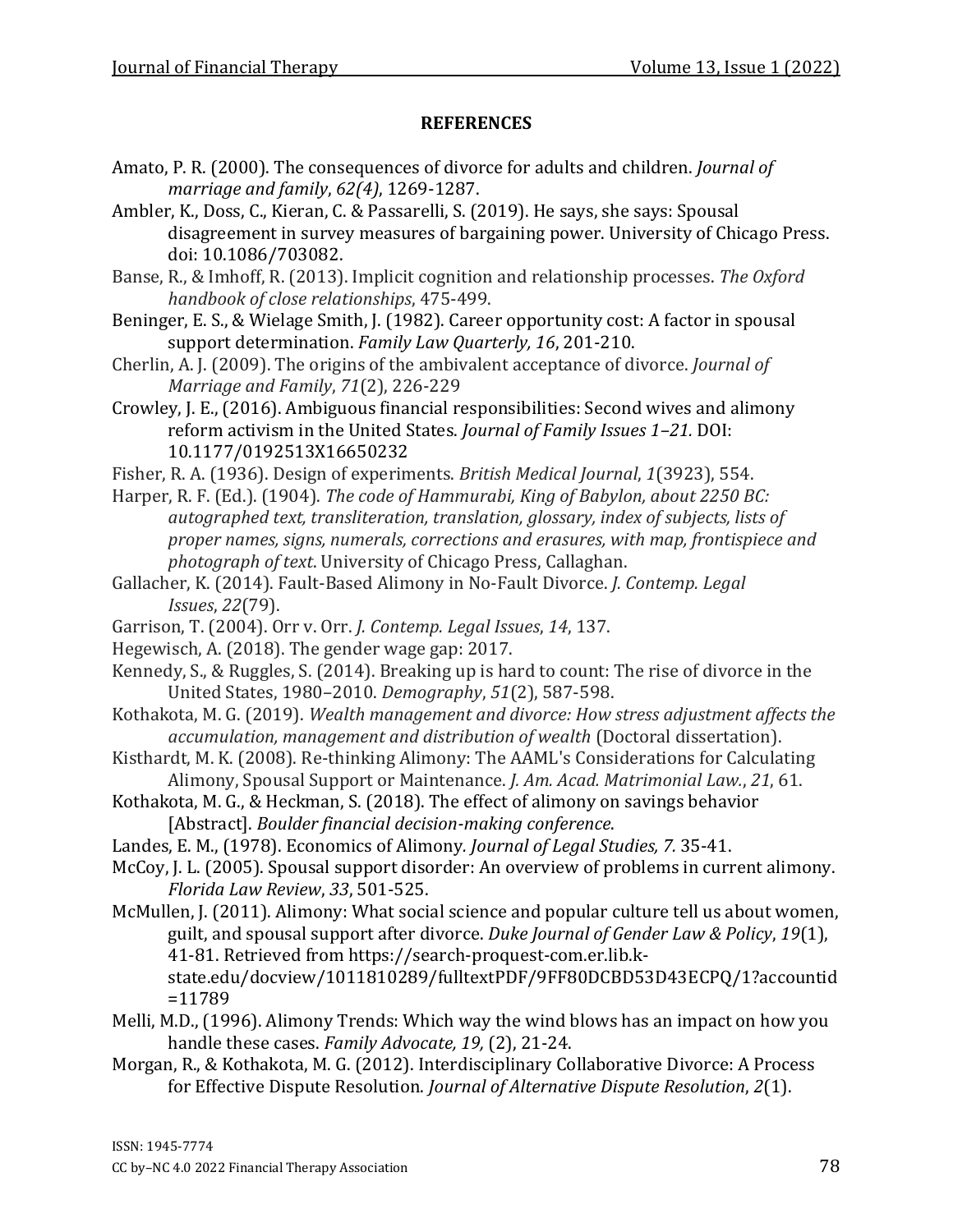- Nannarone, A. (2019). Adding Insult to Injury: The Unconscionability of Alimony Payments from Domestic Violence Survivors to their Abusers. *Am. UL Rev.*, *69*, 253.
- Nozick, R. (1981). Retributive punishment. *Philosophical explanations*, 366-374.
- Oldham, J. T. (2008, Fall). Changes in the Economic Consequences of Divorces, 1958-2008. *Family Law Quarterly*, *42*(3), 419-447.
- Shehan, C. L., Berardo, F. M., Owens, E., & Berardo, D. H. (2002). Alimony: An anomaly in family social science. *Family Relations*, *51*(4), 308-316.
- Simon, R. W. (2002). Revisiting the relationships among gender, marital status, and mental health. *American journal of sociology*, *107*(4), 1065-1096.
- Singer, J. B. (1988). Divorce reform and gender justice. *NcL REv.*, *67*, 1103.
- Starnes, C. L. (2011). Alimony Theory. *Family Law Quarterly*, *45*(2), 271-291.
- Starnes, C. L. (2012). Why alimony? *Michigan State University Law Review*. Retrieved from http://digitalcommons.law.msu.edu/facpubs
- Stevenson, B., & Wolfers, J. (2007). Stevenson, B., & Wolfers, J. (2007). Marriage and divorce: Changes and their driving forces. *Journal of Economic Perspectives*, *21*(2), 27-52.<http://dx.doi.org/10.1257/jep.21.2.27>
- SurveyMonkey (2017). Survey Monkey Audience. www.surveymonkey.com/mp/audience
- Twenge, J. M., Sherman, R. A., & Wells, B. E. (2015). Changes in American adults' sexual behavior and attitudes. *[Archives of Sexual Behavior](http://link.springer.com/article/10.1007%2Fs10508-015-0540-2)*, 44, 2273-2285.
- Wery, J. J., Kothakota, M. G., & Morgan, R. (2017). *Statistical analysis of alimony awards in Wake and Mecklenburg counties* [Technical report]. Raleigh, NC: Wake Law Quarterly.
- Workman, L. (2011). Alimony Demographics. *Journal of Contemporary Legal Issues,* 20(*1*), 109, Chicago Press.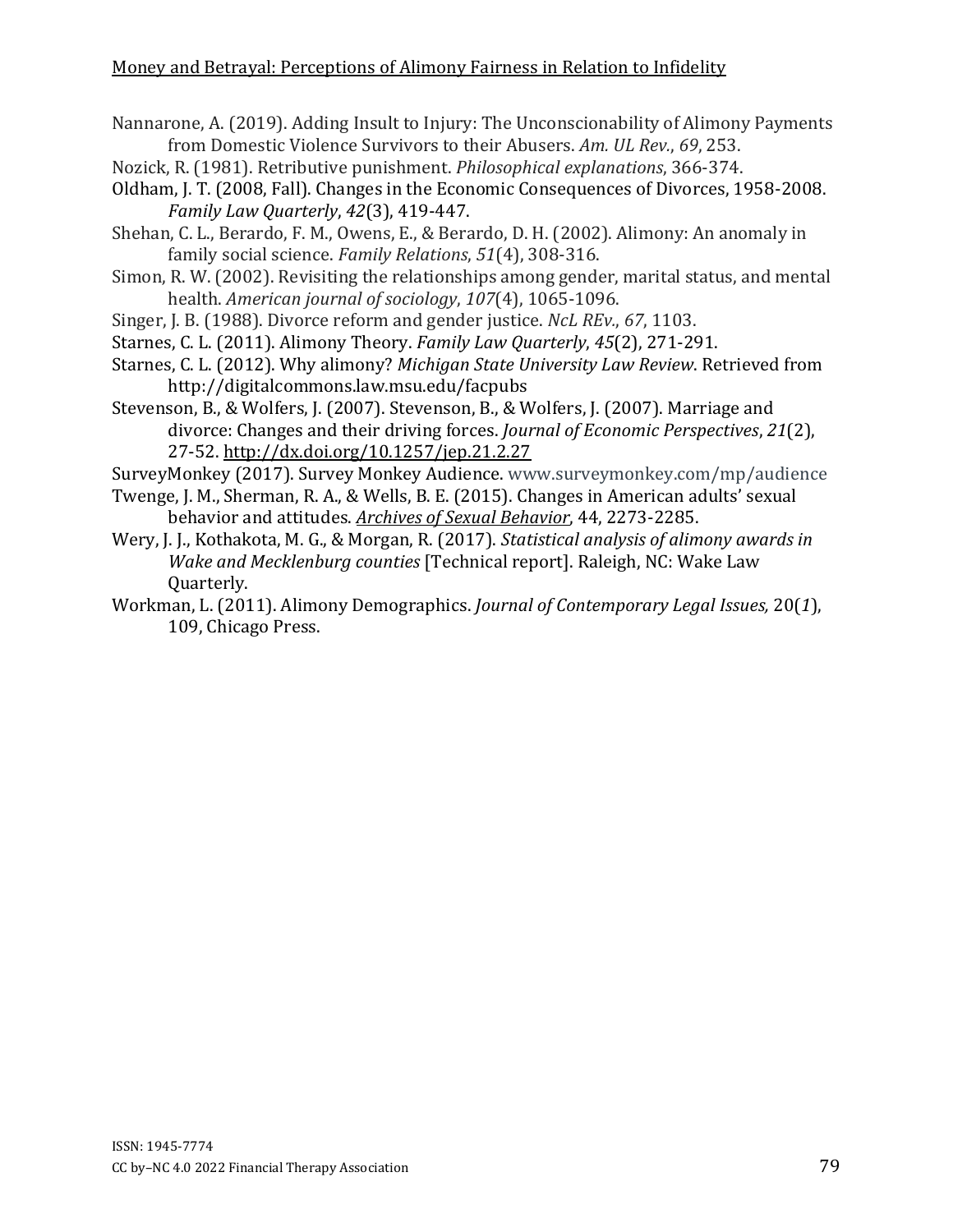## **APPENDIX**

#### **Vignettes**

#### *Man having an affair*

#### POV M, Power M:

Your long-time friend Dave (aged 52), has been married to his wife, Alecia (aged 53) for 22 years and have 1 child, Brittany (aged 14). Dave is a technology director at a pharmaceutical company, and earns \$175,000 per year (\$14,583/month). Alecia is an architect and earns \$73,000 per year (\$6083/month). They live in a beautiful four-bedroom and have little debt beyond their mortgage. Dave has \$250,000 in his 401(k), and Alecia has \$120,000 in hers. Recently, Dave told Alecia he has been having an affair with a high school friend. Alecia cannot forgive him and has filed for divorce.

What is a fair alimony offer for Dave make Alecia (\$<sub>-1</sub>), (length of time)

#### POV F, Power M:

Your long-time friend Alecia (aged 53) has been married to her husband Dave (aged 52), for 22 years and have 1 child, Brittany (aged 14). Alecia is an architect and earns \$73,000 per year (\$6083/month). Dave is a technology director at a pharmaceutical company and earns \$175,000 per year (\$14,583/month). They live in a beautiful four-bedroom and have little debt beyond their mortgage. Dave has \$250,000 in his 401(k), and Alecia has \$120,000 in hers. Recently, Dave told Alecia he has been having an affair with a high school friend. Alecia cannot forgive him and has filed for divorce.

What is a fair alimony offer for Dave make Alecia (\$...), (length of time)

#### POV M, Power F:

Your long-time friend Dave (aged 52), has been married to his wife, Alecia (aged 53) for 22 years and have 1 child, Brittany (aged 14). Dave is an architect and earns \$73,000 per year (\$6083/month). Alecia is a technology director at a pharmaceutical company and earns \$175,000 per year (\$14,583/month). They live in a beautiful four-bedroom and have little debt beyond their mortgage. Alecia has \$250,000 in her 401(k), and Dave has \$120,000 in his. Recently, Dave told Alecia he has been having an affair with a high school friend. Alecia cannot forgive him and has filed for divorce.

What is a fair alimony offer for Alecia make Dave (\$...), (length of time)

#### POV F, Power F:

Your long-time friend Alecia (aged 53) has been married to her husband Dave (aged 52), for 22 years and have 1 child, Brittany (aged 14). Alecia is a technology director at a pharmaceutical company and earns \$175,000 per year (\$14,583/month). Dave is an architect and earns \$73,000 per year (\$6083/month). They live in a beautiful four-bedroom and have little debt beyond their mortgage. Alecia has \$250,000 in her 401(k), and Dave has \$120,000 in his. Recently, Dave told Alecia he has been having an affair with a high school friend. Alecia cannot forgive him and has filed for divorce.

What is a fair alimony offer for Alecia make Dave  $(\$$  ), (length of time)